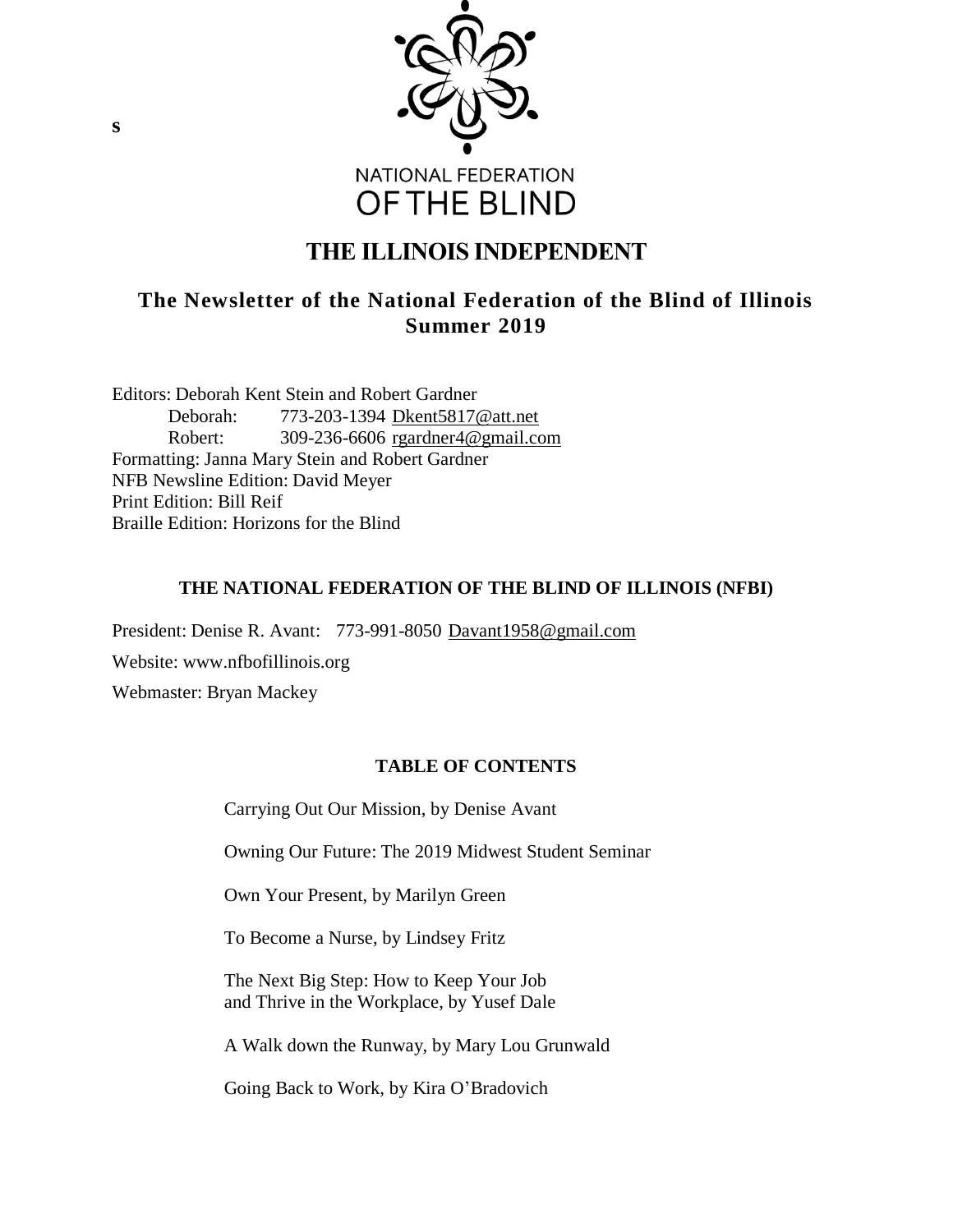How I Became a Substitute Teacher, by Robert Hansen

In Memoriam: Joe and Mary Monti

\*\*\*

#### **CARRYING OUT OUR MISSION by Denise Avant**

The constitution of the National Federation of the Blind of Illinois states that we are not a social organization. As an organization of the blind, we are to formulate programs and work actively to promote the economic and social betterment of the blind. Certainly we can plan occasional social events and attend social outings. However, critical to our identity is our mission to advocate on behalf of blind people in Illinois. Whether you live in Springfield or Chicago, the Quad Cities, Belleville, or any other place in our state, you should engage in advocacy within your community.

#### REHABILITATION SERVICES

One of our most important advocacy efforts is communicating with the Illinois Bureau of Blind Services (IBBS). Debbie Stein, David Meyer, and I have been talking to IBBS Chief John Gordon and Assistant Bureau Chief Ingrid Halvorsen about building quality rehabilitation services in Illinois. Many newly blinded adults and even some who have been blind for a number of years do not realize that their blindness need not hold them back. We continue to push for rehabilitation services at the Illinois Center for Rehabilitation and Education (often referred to as ICRE Wood) that raise the expectations of trainees. As blind people we need to be able to travel confidently and independently using the long white cane, to take care of our daily living needs, to use a computer effectively, and to read and write Braille. Members of our organization have spoken to the last two ICRE classes about our NFB philosophy and the programs we offer as an advocacy organization.

The NFBI also has advocated for the right of blind people to seek advanced training in blindness skills at one of the NFB training centers in Louisiana, Colorado, or Minnesota. For a number of years, blind Illinoisians who wanted to attend one of these training centers were routinely turned down and sent to ICRE Wood instead. In the past two years, at least six people from Illinois have been able to attend the training centers in Colorado and Minnesota.

To learn more about the state of rehabilitation services for the blind in Illinois, we invite Mr. Gordon and Ms. Halvorsen to our state convention each year. We also express any concerns we have about the services. At the 2019 convention we hope to have a counselor or perhaps Ms. Halvorsen available to sign people up for state rehabilitation services. Patti Chang, NFB outreach chair, has discussed with Mr. Gordon and Ms. Halvorsen the possibility of agency workers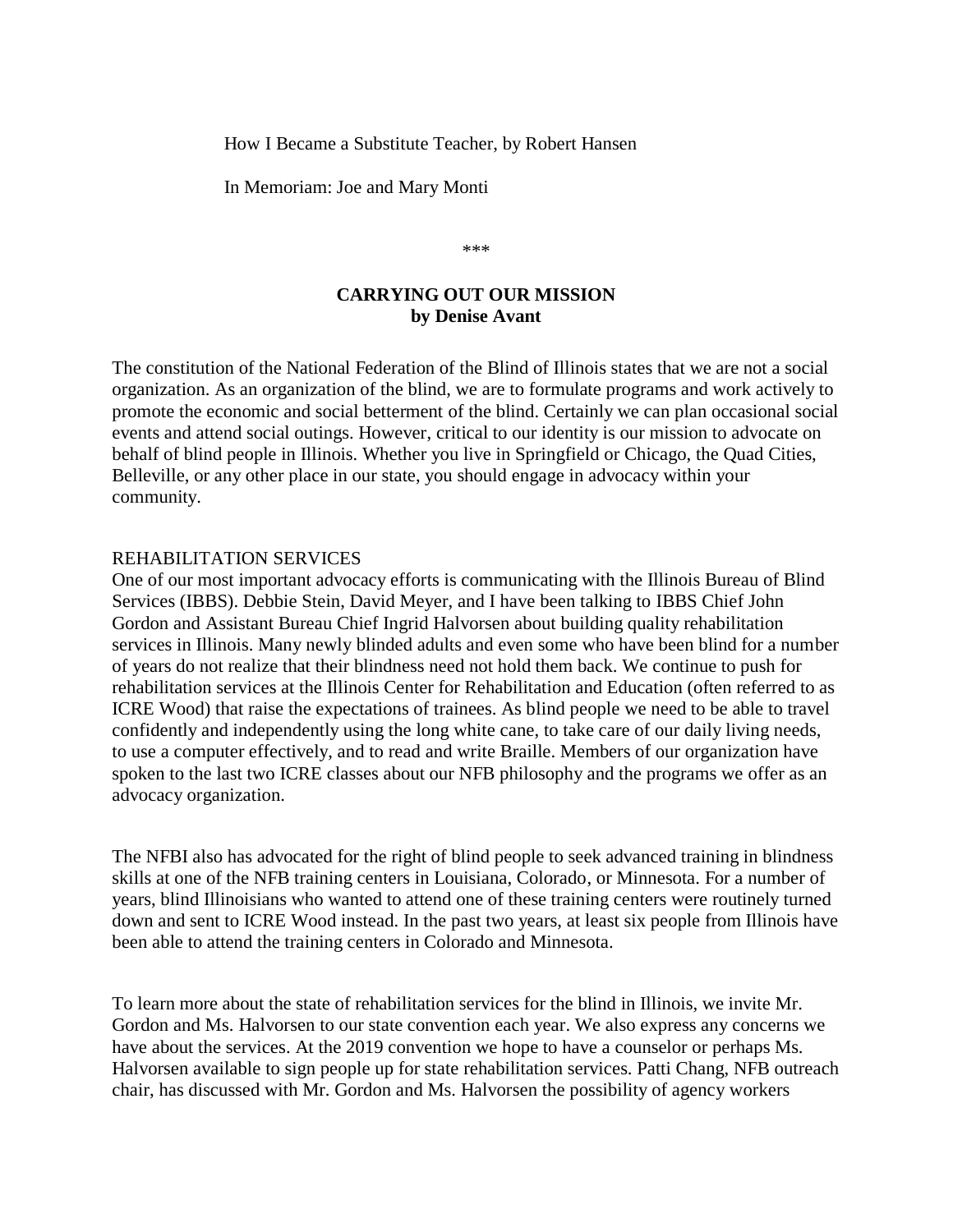attending the employment seminar at the 2019 national convention.

The Bureau of Blind Services is looking to provide transitional services to youth between the ages of fourteen and twenty-two. Under the Workforce Innovation and Opportunity Act (WIOA), IBBS is attempting to develop direct and/or support programs to assist blind youth in making the transition from high school to competitive integrated employment. The required transitional services to eligible students are as follows:

- (1) Job exploration counseling
- (2) Work-based learning experience
- (3) Counseling on postsecondary education
- (4) Workplace readiness training
- (5) Instruction in self-advocacy.

I would like to talk with Chief Gordon about having IBBS customers attend the employment seminar at the 2020 NFB national convention. This seminar meets the pre-employment criteria of WIOA.

At last year's face-to-face board meeting, the NFBI voted to participate in a career mentoring program if such a program is developed by IBBS. Many of us have had and still have successful careers, and we believe that we would make excellent mentors for blind students. Our board chose not to seek direct WIOA reimbursement for our Freedom Link program, winner of a 2017 Dr. Jacob Bolotin Award. However, we have talked to Mr. Gordon and Ms. Halvorsen about signing up Freedom Link students for pre-employment services under WIOA. We want to make sure that each of our eligible Freedom Link students has a IBBS counselor and can seek vocational rehabilitation services from IBBS upon graduation from high school. We have successfully received reimbursement for four students who attended the 2019 Midwest Student Seminar, as the state determined that we met the pre-employment services criteria.

## INDEPENDENT TRAVEL

Recently NFB members in Chicago have been working with the city regarding various initiatives and pilot programs centered around orientation and mobility. The city is in the process of installing audible traffic signals at several intersections throughout the city. Many companies make these signals, and we believe that some are effective while others are not. The National Federation of the Blind is not opposed to audible signals, but we want to ensure that they meet the needs of the blind community. The signals should be uniform throughout the city, they should be placed only at complex or noisy intersections, they should be activated on demand, and they should not cause unnecessary disruption to others. Steve Hastalis and Michal Nowicki have been representing the NFBI at meetings with the city to ensure that quality signals are installed in places where they are needed. Their advocacy is ongoing.

Many cities, including Chicago, now permit the use of electric scooters for travel purposes. In Chicago ten vendors are participating in a pilot project that involves these electric scooters. A person uses a smartphone app to rent a scooter to ride from Point A to Point B. The app also can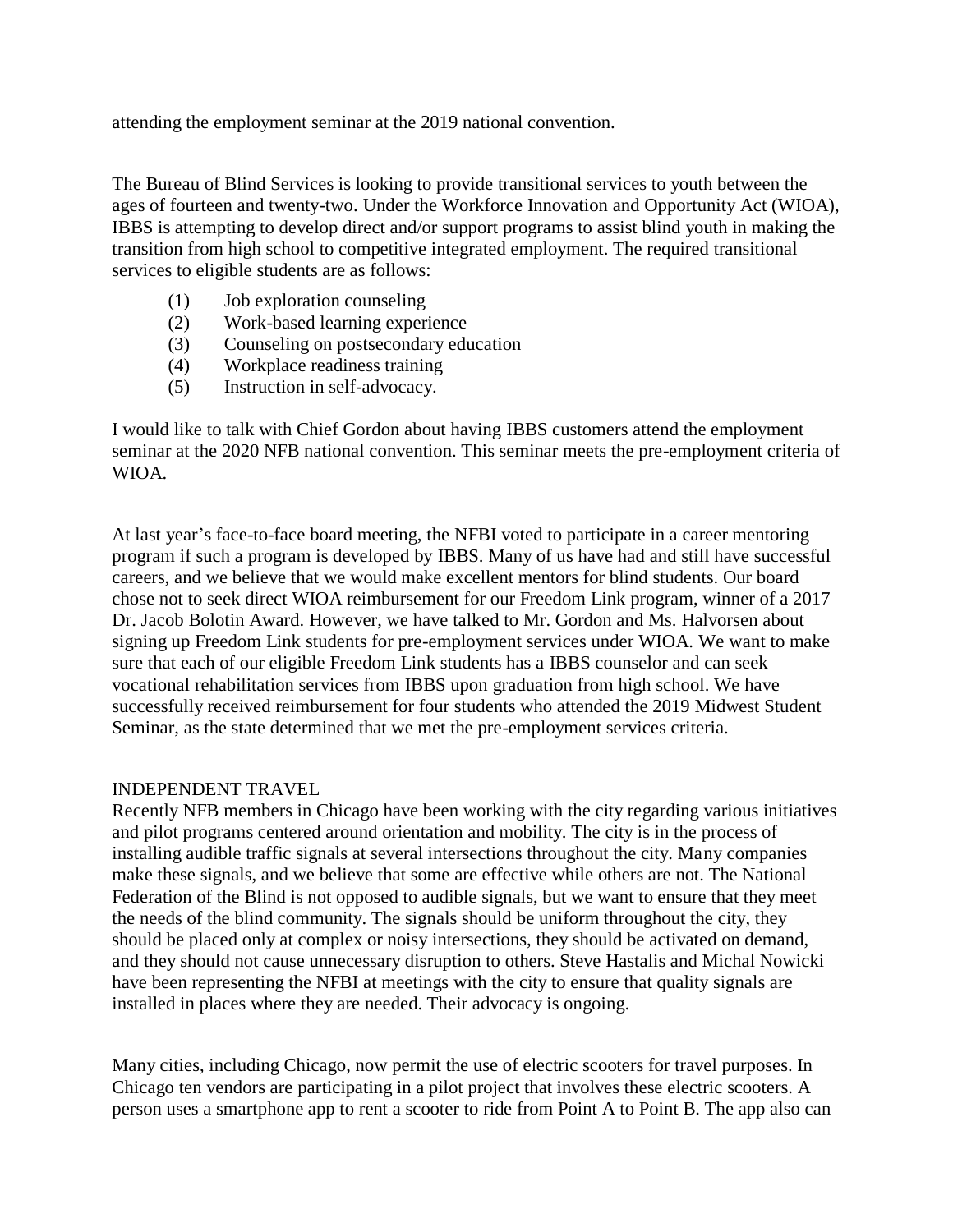be used to report any complaints or problems regarding a scooter. These electric scooters make very little sound at all. The blind person must rely on the driver's awareness that a blind person is crossing the path.

The drivers of these scooters are not to ride or leave the scooters parked on sidewalks. But there is a difference between what should happen and what actually does happen. In many cities scooters are frequently ridden on sidewalks, and they often are left in front of homes, businesses, and restaurants. It appears that Chicago officials rolling out the pilot scooter project have not considered all of the ramifications that affect blind people.

Recently, I wrote a letter to Karen Tamley, Commissioner of the Mayor's Office for People with Disabilities. I set out our concerns and asked a number of questions. Commissioner Tamley has agreed to discuss our concerns in an upcoming telephone call. Officials from one of the scooter companies, Lime, have scheduled a conference call to discuss our concerns and to see what steps can be taken to provide accessible information to blind citizens. We need the app on smartphones to be fully accessible with Voiceover for IOS and Talk Back for Android so that blind persons can file complaints or rent scooters if desired. We need Braille and large print signage on these scooters so we can have the number and name of the company involved should a complaint need to be filed. The city suggested that a person employed by the city take our complaints, but there are a couple problems with this solution. How would the blind population know who to contact? And if a sighted person can complain directly to the scooter company, a blind person should be able to do the same.

For the past eighteen months the city of Chicago has been considering providing the visual interpreting service, AIRA, free of charge to blind users at O'Hare Airport. A blind person would simply use an app on the smartphone to call an AIRA agent to get visual information while traveling at O'Hare. The AIRA agent provides visual information but does not make choices for the blind person. Cities such as Las Vegas, Los Angeles, and Boston have purchased a block of minutes that allows blind people to use AIRA free of charge in airports and subway stations. We are still waiting for Chicago city officials to provide blind travelers with AIRA access.

Meanwhile, Karen Tamley has asked members of our organization and other stakeholders to test a service from Boni Loud Steps. This is an application to be used with WIFI on a smartphone to give blind people information about their surroundings. Little information is known about Boni or its application. But a check of Boni's website suggests that the company has a misunderstanding about blind people and how we travel. For example, the company states, "Most venues are complicated for the visually impaired, overloaded information for sighted people is not accessible to the visually impaired in an indoor space." The company invites visitors to click on a link that says, "See how our app arms individuals with confidence in complex areas." Aside from being grammatically incorrect, the messaging seems to claim that the app will provide confidence to a blind traveler rather than simply be an aid. Some of our members will work with Boni to explore the app and learn about its possible advantages and disadvantages.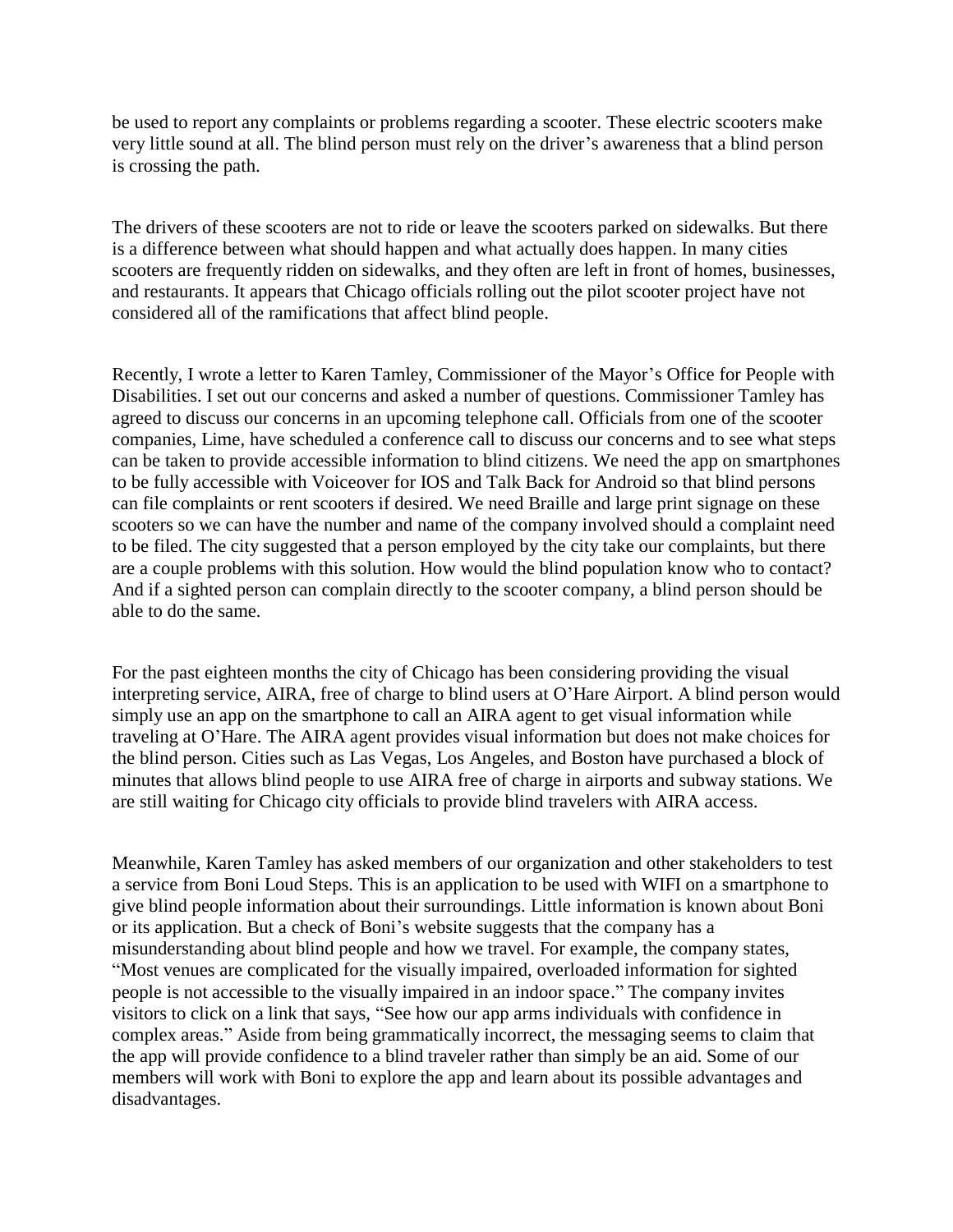For as long as I can remember, I have heard that the National Federation of the Blind is not an organization speaking for the blind; it is an organization of blind people speaking for ourselves. I have come to appreciate why we are of the blind, rather than for the blind. We as blind people have the right and the responsibility to speak for and against issues that have an impact on our lives; to speak to local, state, and national officials about policies, programs, and legislation that affect us; and to make our own life choices.

\*\*\*

## **OWNING OUR FUTURE: The 2019 Midwest Student Seminar**

On the weekend of March 15-17, 2019, the National Association of Blind Students (NABS) held its second annual Midwest Student Seminar. The seminar took place at the Holiday Inn O'Hare, and the NFB of Illinois was the host affiliate.

The seminar brought together blind students from six midwestern states—Illinois, Wisconsin, Michigan, Minnesota, Iowa, and Indiana—for a weekend of learning, sharing, and fun. The seminar began with a dinner outing on Friday night that introduced the students to the CTA (Chicago Transit Authority) and the independence it offers to blind travelers. On Saturday and Sunday, the students heard presentations about transitioning to college, public speaking, interviewing for a job, and much more. On Saturday night participants were invited to take part in a talent show or try their hand at sculpting and drawing.

Many of the presentations at the seminar were of such high quality that we want to share them with a wider audience. The following three articles are based on presentations at the seminar: "Own Your Future," by Marilyn Green; "To Become a Nurse," by Lindsey Fritz; and "The Next Big Step," by Yusef Dale.

\*\*\*

# **OWN YOUR PRESENT** by Marilyn Green

*Namaste.* At the end of this talk I will tell you what that means, if you don't know already.

When I started looking for something to do for physical fitness, I went to the gym. I got tired of having to ask for help with the machines and trying to figure out where the buttons were. Then I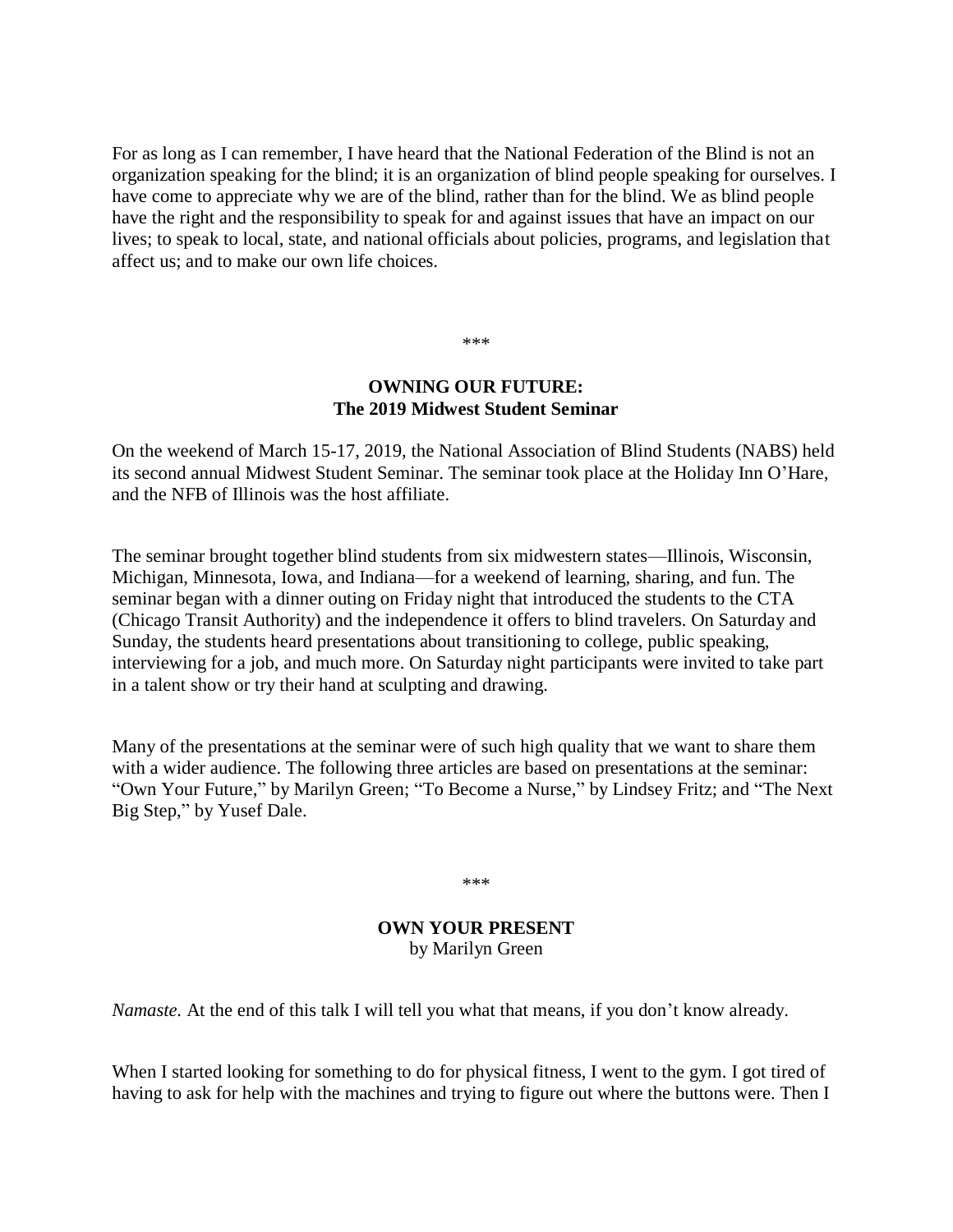talked to a friend who was in love with yoga. At that time I was stressed out at work, and I was reeling from the deaths of my parents. I said, "Okay, let me try this yoga thing."

The place where I practice is called Core Power Yoga. They have a lot of locations here in Chicago. They offer a seven-day free trial, because yoga can be expensive. So I said, "Okay, I'm going to do this," and I tried it.

It was heated yoga, and it's hot! Our unheated class, as we call it, is at 85 degrees Fahrenheit. Our heated classes go up to 102 degrees, and add to that 20 percent humidity! Afterward I was literally sweating for an hour! It detoxifies everything!

After my first class I was so intimidated I waited about six months before I went back. When I finally went back, I got so involved I became a fixture. I was there three to five days a week. All the instructors knew me. Everyone there knew me.

Then the instructors started talking to me about teacher training! I said, "You do realize that I'm blind, right?" and they said, "But your practice is so wonderful! You have such body awareness, much better than most people we've seen!" I was talking to instructors who had been teaching for years. I was like, "Hey, I do what feels good in my body."

I don't have a stereotypical yoga body, mind you. I'm a curvy girl, and I'm not a twentysomething. I said, "What are you guys thinking?" I thought, they just want my money, right? They want me to pay thousands of dollars to do this training. So I said, "No, I'm not doing it. But I love being here. I love the community."

After a while I started to lose more vision. I was doing yoga a lot, trying to cope with everything, and I realized that these people really see *me*. They don't see me as a blind person. They see me as a person, and they feel that I have something to offer. This was before my NFB days, and it was the first place where I felt I was accepted. They didn't just see that I'm blind; they saw that I love doing yoga there. I could go there and talk to people about whatever, and they just listened. It was an awesome experience, and I believe in giving back.

Recently online I found a *Huffington Post* article where people talked about the thirty-five quotes from Maya Angelou that changed their lives. One of those quotes speaks to me especially, for yoga and for NFB. "When you get, give; when you learn, teach." So I decided to do the teacher training.

The training was twelve hours a week for eight weeks of intensive learning, and it involved a lot of physical practice. I didn't just have to learn it, I had to do it! I had to feel it in my body. It was the hardest thing! In my first classes, I found out that the girl who couldn't see and needed all the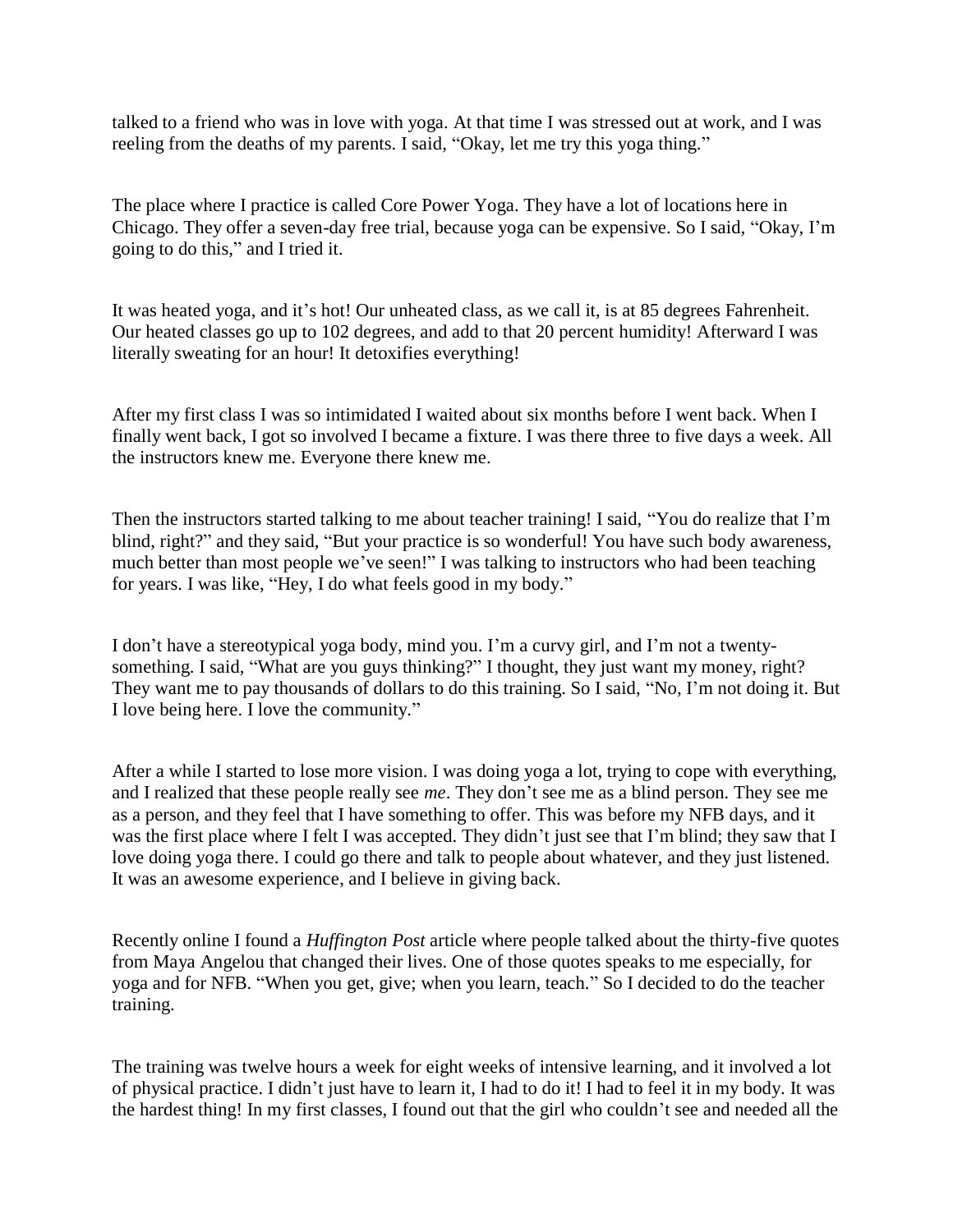verbal cues couldn't give verbal cues herself! I'd say, "Okay, root your feet, move your legs . . . oh, just look at what I'm doing!" I didn't have the language skills, so I worked on it. I worked really, really hard. By the end of my teacher training the feedback was, "Your verbal cues are on point!" That was the best thing they ever said to me.

Then there was hands-on position adjustment. I said, "How do you expect me to adjust people when I can't see them?" But we worked that out, too. I always had someone in my classes who could assist me with direction. I knew how to adjust, it was just the visual aspect of adjusting people that was a challenge sometimes.

I did my two hundred hours of teacher training, and I graduated in 2016. I started teaching at a place in downtown Chicago called Second Sense. I enjoy it, and the students enjoy it, too. The staff say it's one of their best attended classes. When I went back about eight weeks ago, I had nine students. Nine students is a big deal in that little board room that we use! We were staggering mats—and mind you, my students are blind, and the majority are over fifty. It's a challenge for me a lot of times, and it's a challenge for them, but we make it work. A lot of times I do the poses in my own body so I can feel what it feels like.

So right now, because we've been sitting for an hour and some, I'd like you all to stand up and feel it in your body! Are you all with me?

Stand tall! We are owning our futures this weekend, right?

Root your heels in the floor beneath you. Sway from side to side, and begin to feel comfortable in your space.

Hug your thighs together—squeeze tight! Melt your belly button toward your spine.

Float both arms up over your head. Rotate your pinkies in toward one another.

Find your *drishti*, which is Sanskrit for your point of focus and concentration. Breathe deep in through your nose and out through your mouth. Let your breath go. Deep inhale through your nose, even deeper exhale through your mouth. Inhale, exhale.

Continue these breaths on your own, and in these few minutes that we have, find your space. Own your future. Own your present. Whatever it shall be, this moment, just breathe and take the time.

That is the thing that I love about this practice—the time. Time for yourself, time to breathe, time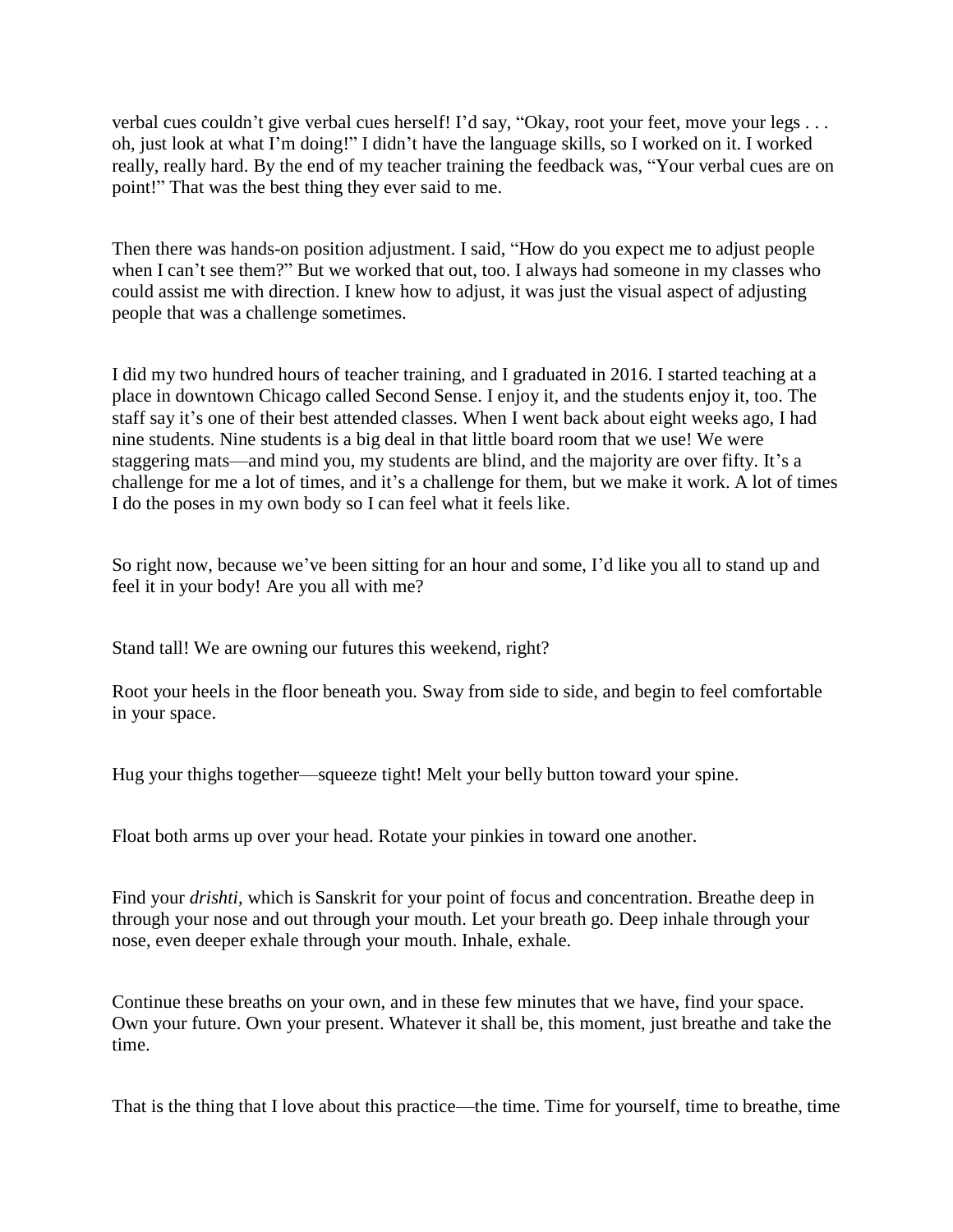to explore. We all know with NFB it's about exploring, it's about being curious, it's about challenging yourself. Right now, if you're still with me, this is your challenge. This is your moment, right here, right now. Own it. Be comfortable in it. Challenge yourself to be right here.

Inhale, exhale. Inhale, reach your fingertips to the ceiling. Exhale, reach your arms wide like a cactus. Inhale, raise your arms to the ceiling; exhale, reach your heart center. Inhale, bring your thumbs to your third eye space between your eyebrows. Your space of all knowing, your space of ownership. *Namaste*.

*Namaste* in Sanskrit means, "I see you." What yoga and NFB mean to me is to be seen. It's not being seen as the blind girl or the curvy girl or the girl who can't do a headstand. It's being seen for who I am and what I am. So at this moment I say to you truly, *Namaste*. The light within me bows to the light within you. *Namaste*.

\*\*\*

# **TO BECOME A NURSE** by Lindsey Fritz

I am from Madison, Wisconsin, and currently I am a fulltime nursing student at Madison Area Technical College. I'm completing the first semester of my program while working as a certified nursing assistant (CNA) at Belmont Nursing and Rehabilitation Center.

I grew up in the Federation, and early on my family taught me that hard work was required if I was to become successful. I want to join the handful of blind people working in the nursing field. Right now I am thinking about specializing in trauma treatment or labor and delivery.

My mother has been a paramedic for a long time, and she is my major inspiration for going into the medical field. One of my role models is Dr. Tim Cordes, a totally blind medical doctor who works in Madison, Wisconsin.

Because of my boyfriend, Nathan, I've decided to take my education farther than obtaining my Registered Nursing (RN) license. Nathan is a Type I diabetic who was diagnosed much later than most. He lost a bunch of weight and got severely sick out of nowhere. Some people even thought he was on drugs, which was not the case. I am able to check his sugars and make sure he is getting the correct amount of insulin by using accessible meters and insulin pens. The pens click, and with every click the dial adds one unit of insulin.

My classes include advanced anatomy-physiology and microbiology. I struggle with these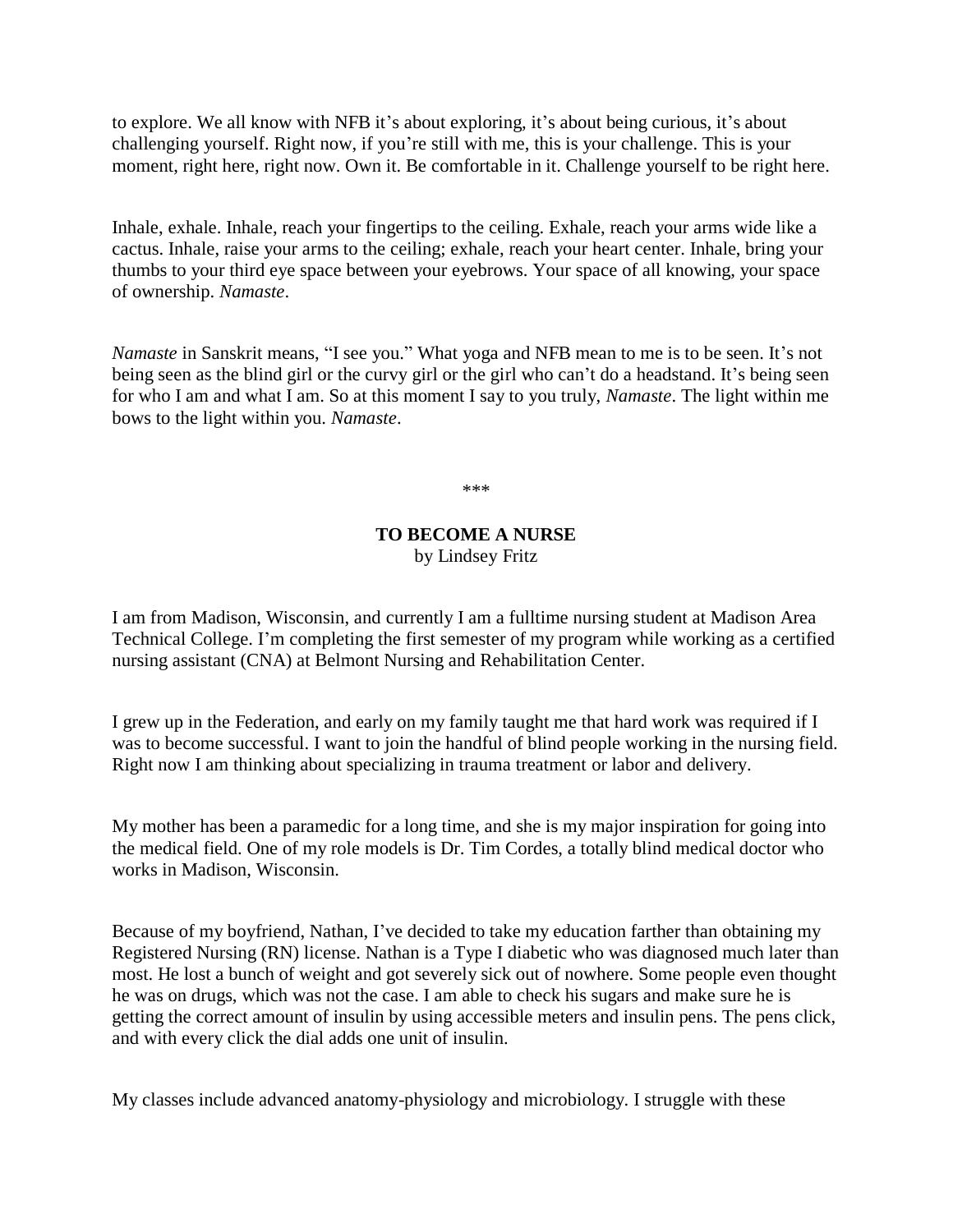classes because we use microscopes, and I am unable to see the slide and the arrows pointing to the parts of a cell that I need to identify. As an alternative technique I use my phone to take a picture through the microscope. I blow up the photo with my computer so I can see it. We also use tactile diagrams and models of cells so I can learn through touch how certain body mechanics work.

Madison College has a great disability resource office; I work with Kevin Carini, who has helped me get the specialized technology I need. For example, in my organic chemistry class last semester, I needed to know how much chemical I was adding to a beaker or flask. I was not able to feel or see the lines on the beaker. Kevin ordered me some large-print chemistry equipment, extra large petri dishes for culturing microorganisms, and gloves that would not be affected by some of the harsh chemicals we used. In my anatomy and physiology classes our instructor is a medical doctor. This is nice because I'm not only learning about the body and how it works, but I'm also learning how to relate my knowledge to the medical field.

My education plans include obtaining my Registered Nurse license and eventually moving on to get my Nurse Practitioner license. I will have to go to graduate school to get my master's degree.

In the fall of 2017 I obtained my Certified Nursing Assistant certification, which is required in order to become a registered nurse in the state of Wisconsin. The CNA course was accelerated, and it only took three weeks. I spent two weeks in class and one week in clinicals. In clinicals I worked from 0700 to 1700 hours every day. This may sound strange until I explain that we use 24-hour time in the medical field to avoid confusion, especially when it comes to giving medications. So I worked from 7 AM to 5 PM every weekday.

After I completed the class and my clinical work I had to take a written state exam and a skills exam. For the skills exam I had to perform some tasks on a mannequin in front of two board certified representatives from Pearson Vue. Pearson Vue is the state board that certifies nursing assistants in Wisconsin. To take the written exam I had the option for listening to a recording of the questions, and I was able to mark my answers on the paper.

I learned along the way that I had to find my own methods of completing certain nursing tasks. One skill that challenged me was vitals, or taking the patient's vital signs. I am not able to use our standard medical thermometers or blood pressure cuffs because they do not speak and the print is far too small for me, even with my magnifier. Therefore I use my own equipment, which I leave at work on the nurse's carts. I have a talking automatic blood pressure cuff, and I use a pulse oximeter that tells me the patient's O 2 intake, also known as oxygen intake. When I use a stethoscope I place my hand on the patient's shoulders to count the respirations, because I am unable to see the chest or shoulders rising and falling as sighted CNA and nursing students do.

My biggest challenge as a CNA does not pertain to my blindness at all. My biggest challenge is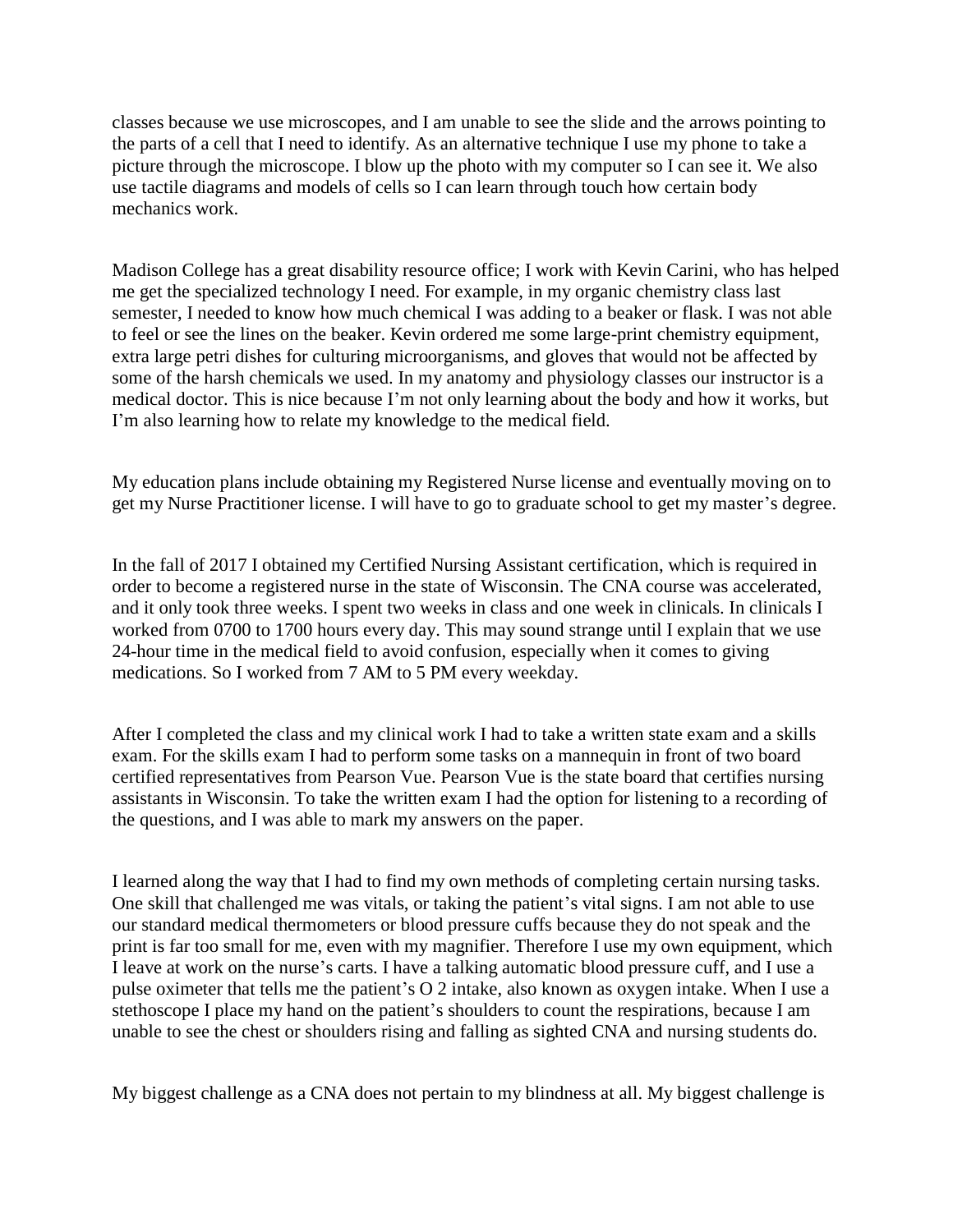my height. I know—laugh it up! Well . . . it is funny. Many of the beds in the facility where I work don't go low enough for me to reach the patient easily. This is an issue, since I stand only 4 feet 10 inches tall.

When I walked into my interview for my job as a certified nursing assistant with my long white cane, the first thing the Director of Nursing said to me was, "Oh, you're blind." What kind of statement is that? She asked me some questions pertaining to my training, and she checked my credentials. At first she was very timid toward me and didn't seem very interested. I knew that I had lost her interest in hiring me. Then I started telling her about the adaptations I use for assisting residents with certain tasks. Her face just lit up! She seemed astonished that someone like me, with my blindness, was able to obtain my certification on the first try for both exams.

Then she offered me less money than CNAs in the Madison area earn on average. I told her I could go somewhere else, and that I had other places interested in me. I thanked her for her time, and I got up to leave. As I turned toward the door she said, "Hold on." That's when she gave me a better offer, and I was hired on the spot.

All of my residents except in the dementia unit know me, and they know I do things a little differently than the other CNAs. They see me with my cane, and they know not to be afraid of me. They know that I am more than capable of assisting them in anything they need. When you're working as a CNA, trust is a big deal.

At first some residents were uneasy about allowing me to assist them. This was understandable, and I needed to respect it. That uneasiness is an unfortunate response in society. That's where establishing trust comes into play.

Having some simple conversations with people, calling them by name, and asking how their families are doing usually does the trick. It took about two weeks for my residents to get to know me and for them to start trusting me to care for them. Now I'm no different from any other CNA. I can come into their rooms, we greet each other, and I assist them with what they need.

Blind people have entered many professions, but the medical field has hardly been touched. I plan on changing that. I want to pave the way for more blind students to enter the world of medicine.

\*\*\*

**THE NEXT BIG STEP: How to Keep Your Job and Thrive in the Workplace** by Yusef Dale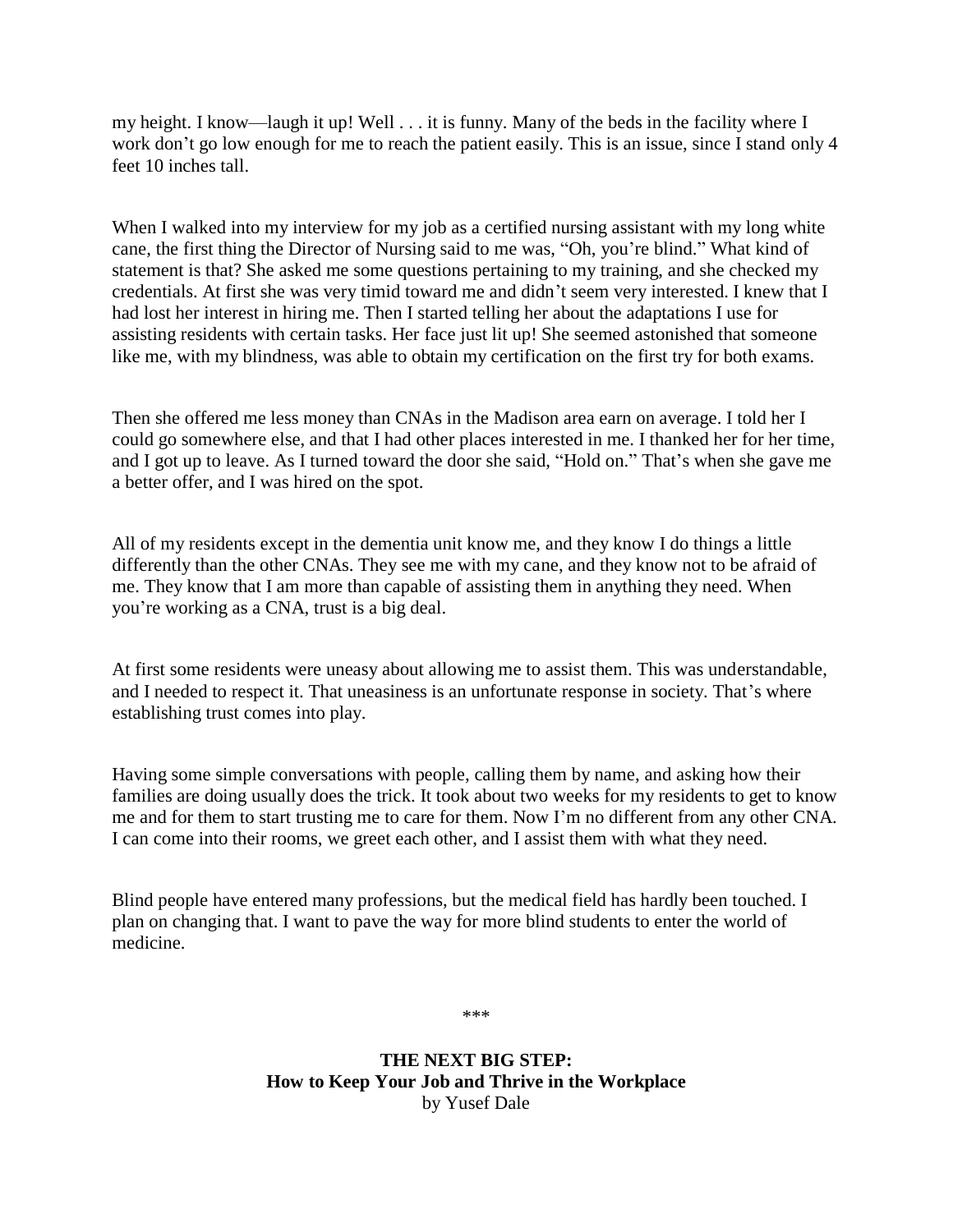At this seminar you've heard quite a bit about interviewing and getting hired for your first job. only This morning I'd like to talk about what happens next. Once you get that job, you have to do some key things in order to retain that employment and to advance.

#### REPUTATION: THE GUIDING PRINCIPLE

It may surprise you, but when it comes to keeping a job and advancing in the workplace, the guiding principle is reputation.

What do I mean by reputation? Reputation is part of the human condition in almost every institution. People talk. As a blind person, you're going to be scrutinized more carefully than most, and people are going to talk about you more than they talk about other people. You have to be prepared for that reality.

Reputation has its own momentum, and that momentum is exponential. When you start on the job, you need to get your reputation rolling in the right direction. To build that favorable momentum you have to be excellent at what you do, and you have to be excellent early!

Let me assure you that being excellent does not mean you have to be perfect. There's no such thing as perfection! Excellence, though, does mean striving for perfection and striving for it sincerely, with everything you have.

In the workplace reputation is key for everyone, whether you're blind or sighted. But when you are blind, people will attribute any mistake you make to your blindness. And guess what—you cannot undo your blindness! You are going to have to take your reputation seriously in the beginning and be excellent.

#### NO SHORTCUTS!

What steps do you need to take in order to be excellent? The first thing I want to say is no shortcuts! No shortcuts! I cannot tell you how important this is!

I work at the US Attorney's office in Chicago. It's a very prestigious office, one of the top litigation offices in the country, maybe just behind the Southern District of New York. Pat Fitzgerald was the US attorney when I started, and he is legendary. When he was working in New York he prosecuted some of the biggest bomb terrorism cases. When I came to the US attorney's office, I knew right away that I was going to be scrutinized. I said to myself, "Yusef, no shortcuts!"

The first thing you have to do to implement the no-shortcuts strategy is read, read, read! When you start a job you're going to undergo a training program for new employees. You're going to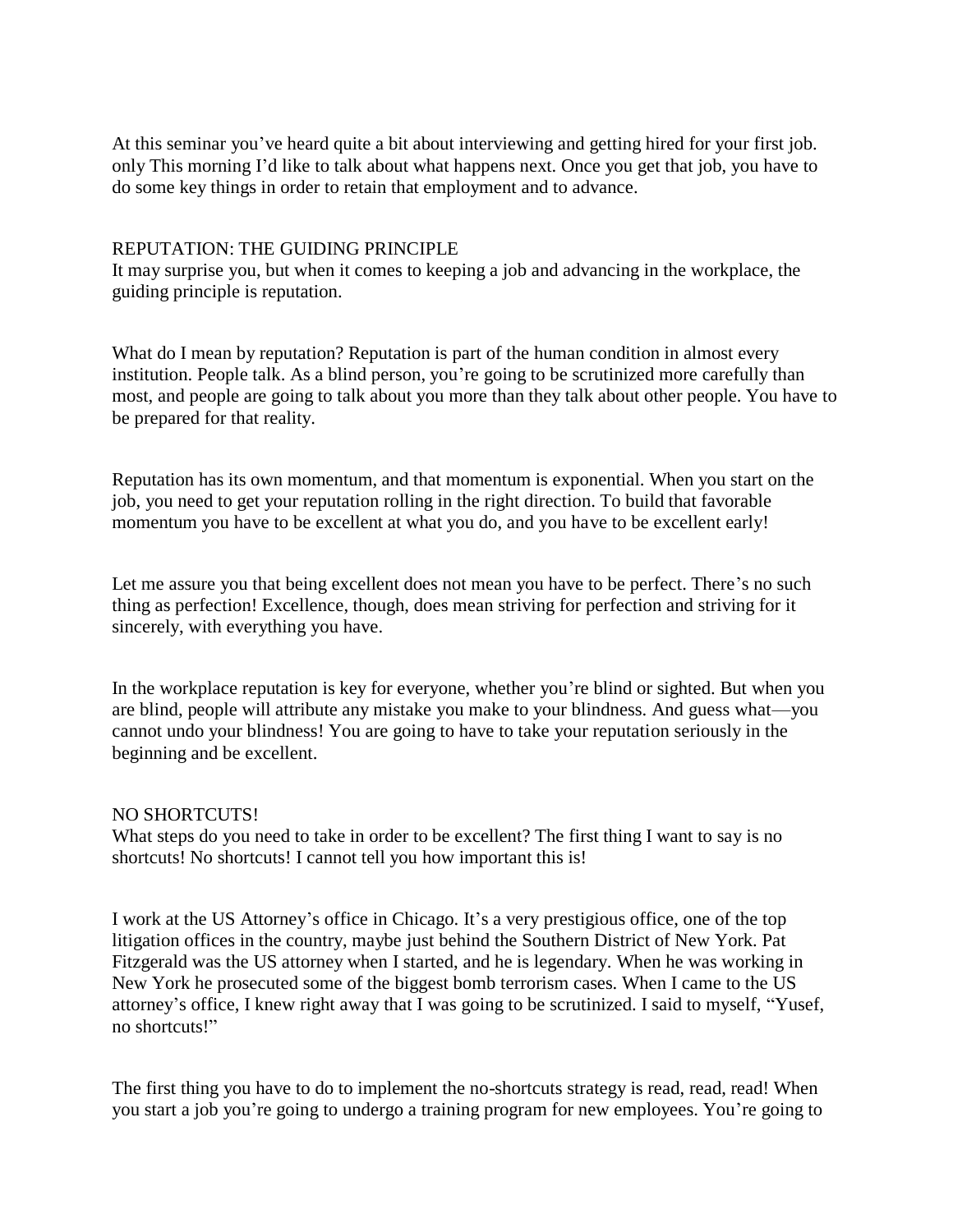go to lectures, you're going to take notes, and you're going to get a vast amount of written material. Inevitably you'll be tempted not to read it all. You might think: *I'll go to the lectures, and I'll take notes on everything the trainers talk about. I'll learn that way.*

Don't do that! Read everything, and make sure you understand it all. If you don't understand something, ask questions of someone whose trust you have gained so that they don't judge you.

Once you start with the substance of your job, you're going to get what we call "go-by's." Everything has a go-by. For instance, in my office somebody has prosecuted a multi-defendant gang case, and they all pled out. What does the plea agreement look like? What does the cooperation agreement look like? If I'm flipping one person against another, what does that look like? Give me a document I can go by.

Go-by's are part of what everyone does, but sometimes you're tempted not to read those documents all the way through. You might think: *This paragraph is in every plea agreement—I don't have to understand it. I'll just put it in.*

Don't do that! Read and make sure you understand every statute. Don't fall to the temptation of not reading everything and not understanding everything. Remember that your reputation is everything, and if it gets rolling in the wrong direction, you're done.

As blind people we cannot afford the leeway of taking shortcuts. Question everything. Research everything. Make sure you know that everything in your document is right! Be excellent!

## ASK THE RIGHT QUESTION

The next thing I want to tell you is to ask the right question, and ask it in the right way. Everyone has questions starting out in a new job. But everything applies to us disproportionately as blind people, so what we ask and how we ask it is very important.

What does it mean to ask the right question in the right way? No one respects a person who comes into their office and says, "Hey, what's the answer to this?" When you ask a question in the workplace, particularly if you're blind, you need to demonstrate that you have context for your question. You need to show that you have tried to answer the question before you go into your colleague's office.

Soon after I started at the US Attorney's office, I dropped by the office of Lisa, one of my coworkers. I said, "I'm having an issue with understanding the safety-valve proffer. I've read Guidelines Section 5K1.1. I've read the statute that applies. Here's what the statute says, and the seminal case says this. Here's what I don't understand." I didn't just walk in and ask Lisa a question. I made sure she knew I had tried hard to get the answer. I showed her that I was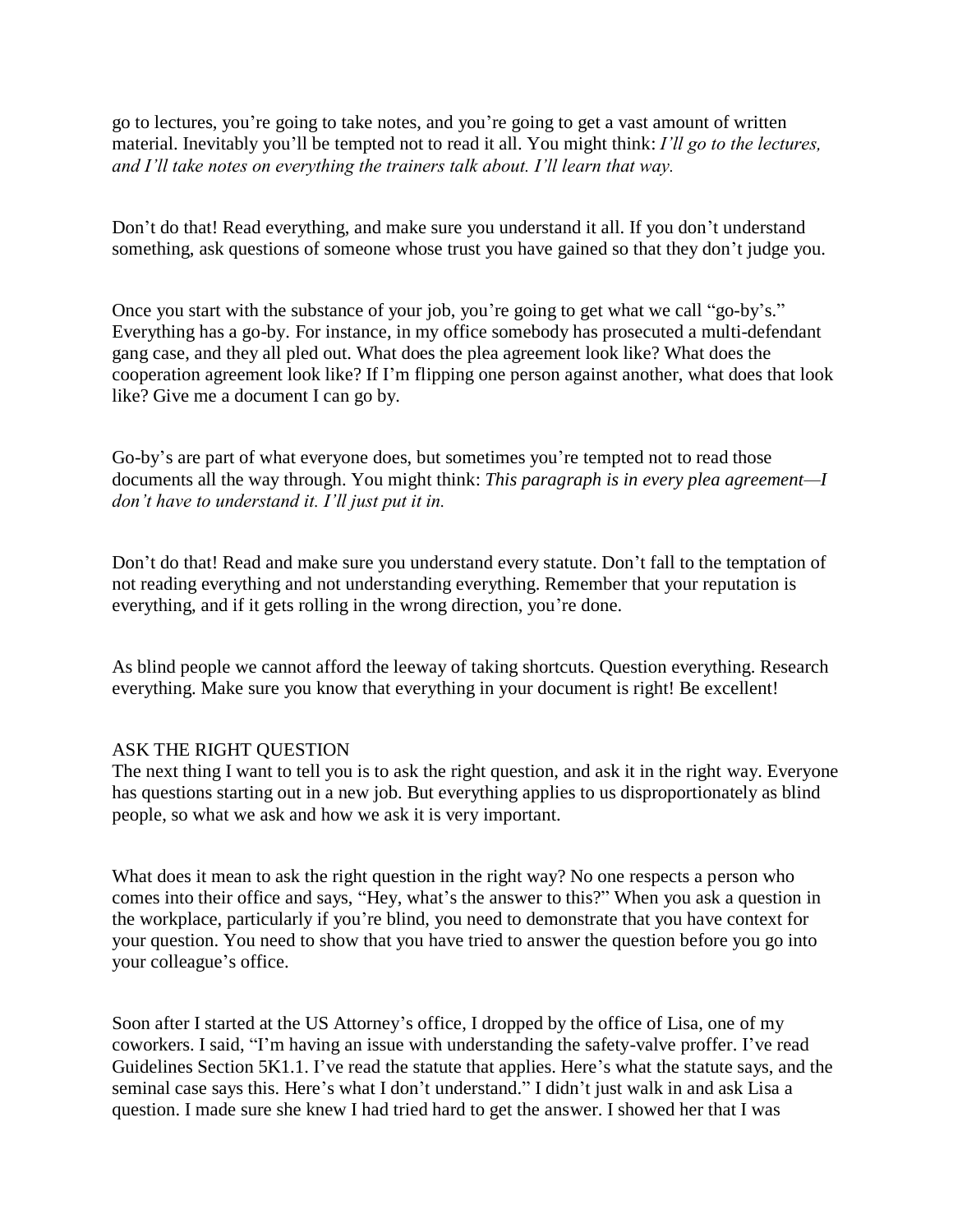thinking and that I'm not lazy.

I cannot tell you how important it is to ask the right question in the right way. Guess what's going to happen? The next time Lisa talks to one of her buddies, she'll say, "Wow! That new hire who's blind, he came into my office with a question, and you could tell he had read and researched before he asked me." Because we're blind, people are not going to expect that from us. There's a lot of depth to the ignorance out there in the work world. They will assume the worst unless you ask the right question in the right way.

#### BE INTENTIONAL

Be intentional about demonstrating your work ethic. Make sure people know you're willing to work long hours. When I first got to the US Attorney's office, I worked seven days a week a lot of the time. I worked till seven, eight, or nine every night, and people knew it. You can't be phony about it. Don't send a 10 PM email if you don't have to send a 10 PM email! People will see through that! But if you have to send an email at 10 or 11 PM, send it! You want people to know you have a strong work ethic, that you're willing to work long hours, and you're willing to work hard.

As a blind person coming into a new job, you have to deal with one huge issue that other people aren't dealing with. You have to learn to do your job without sight. That's an additional challenge that requires some extra work. Don't be ashamed to let people know you work hard. They're going to tell their friends, "Hey, I see him here on the weekends! I see him here late at night!" They respect you for that, and your reputation gets rolling in the right direction.

## NO EXCUSES!

My next point is really a big one. Don't allow others to make excuses for you! I know you folks in here are not going to make excuses for yourselves. You've achieved a certain amount of success, and you're used to not making excuses for yourselves—at least you should be!

But a sneaky thing happens in the work world. People will try to make excuses for you. It can be very subtle, and you might not notice at first. Your boss might come to your office say, "You're doing great work here. But we've got these mortgage fraud cases, and they have a gigantic document load. We'll give you some other cases instead. You'll be doing the same amount of work as everyone else. We're just not going to assign you these document-heavy cases."

When that happens, the answer is *no!* Never let people make excuses for you and tell you what you cannot do. They may sound like they're complimenting you, but they're setting you up for failure. They're saying to themselves, "There are certain things I can't ask that employee to do." I don't want to sound melodramatic, but that is going to doom you to failure.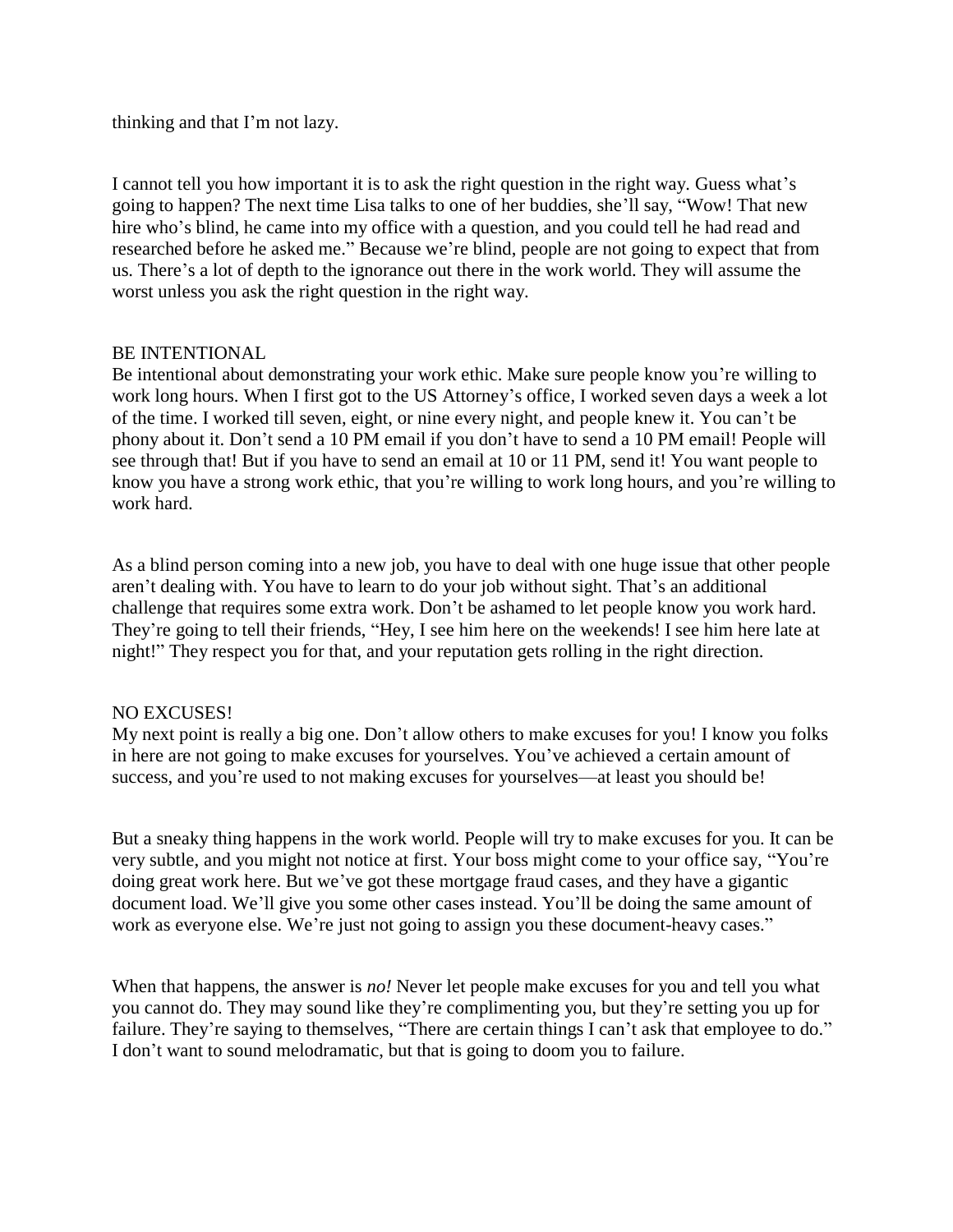Once I got a lecture about this issue from someone I really liked and respected. So when that assignment came up I said, "I can do mortgage fraud cases. I've got this." And when you do the mortgage case and do it well, your reputation gets rolling! It's cooking now! It's cooking! So never let anyone make excuses for you!

Here's another example that was important in my career. I was handling a case with a really great prosecutor. She clerked for a Supreme Court justice. I always strive for excellence, but this time I understood I'd be measured by an especially tall yardstick. Whatever this prosecutor said about me—and she would say something, because that's human nature!—whatever she said, I needed it to be good!

The case was a more or less straightforward bank robbery, but a lot of surveillance video was involved. Dealing with video is one of the biggest challenges for a blind person in this profession. You have to figure out how to explain it to a jury. She said, nicely, "I'll handle this main FBI agent, because there's this video. But we'll still question the same number of witnesses."

I said no. Once I knew she thought I'd have trouble with the FBI agent, I insisted that I take that witness. I was really direct with her because I liked and trusted her. I said, "If I don't do this, you'll have doubts about whether I can do it. It's important that you not have those doubts."

I went out to the bank like we always do. I looked at the terrain. I had an assistant explain to me what was in the video, exactly what time things were happening. I went over and over it in my head. I went back to the bank. I walked the terrain again to make sure I understood it, and I put that FBI witness on the stand. It came out fine, and that's the point. The prosecutor was ready to make an excuse for me. But once I knew she thought I couldn't deal with the video, I insisted that I do it.

## WRITE IT RIGHT!

The last thing I want to talk about is proofreading your written work. If something goes wrong, you will not get the benefit of the doubt. I know, because I've been there. I know other blind professionals who've gone through it. When you're writing something in an email, be very, very careful about your grammar and your spelling! Make sure you have automatic spell-check turned on before you send an email. If you know you confuse certain words in your head, make sure you don't confuse them when you send out emails or when you turn in written product.

All day I write, write, write! People think lawyers spend all their time in court. But mostly I write. I write motions and sentencing memos. I write a prosecution memo at the beginning. I draft the indictment. Frankly, writing is not one of my gifts. I've become a good writer, but I had to work on it. For instance, I know the difference between except and accept, but when I'm typing like crazy at my computer, for some unknown reason I'll write except when I mean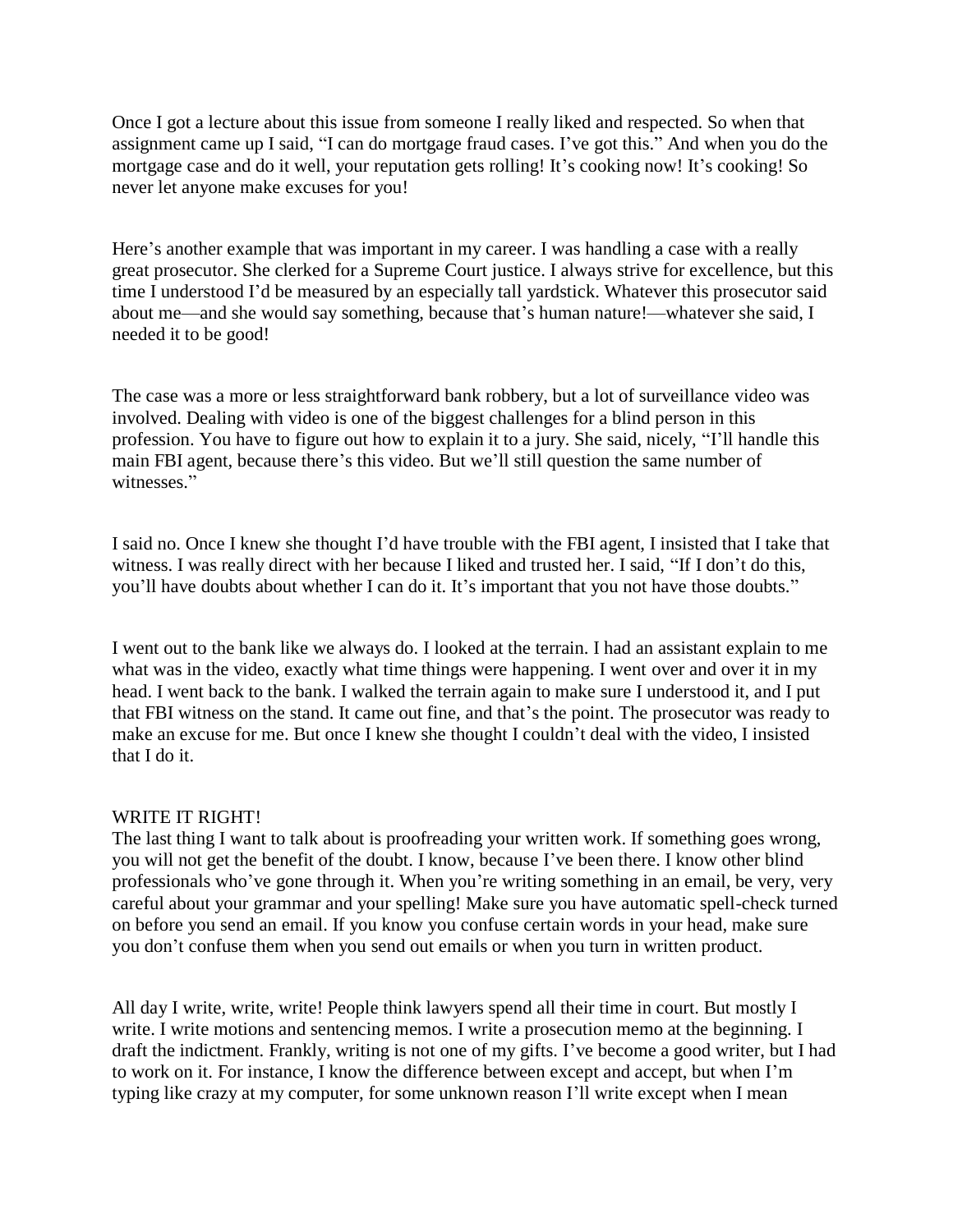accept, like to accept an agreement. I've got to double-check it every time.

Listen, you might make a mistake. I've made one or two! But if your reputation gets rolling in the right way, people know you're a person who works hard. Then you'll get the benefit of the doubt.

## HUMAN ASSISTANTS

Now I want to talk quickly about working with a human assistant, such as a reader or a driver. In the law business we have secretaries. The duties of my assistant sometimes extend a little beyond the usual, but it's not a big deal.

One thing an assistant can do for you is proofread your documents for formatting, because weird things happen sometimes when you're typing. One time I had two pages that were all in italics. I had no idea how it happened! When your document goes to the court or to your supervisor, you want it to be impeccable.

Make sure your assistant knows his or her role. Your assistant's job is not to think for you. Your assistant's job is to serve as your eyes. Carefully and delicately make sure your assistant understands that. In the work world people will sometimes try to give your assistant credit for the work you do. It's shocking, but it's something we all live with as blind people. When you refer to your assistant in your workplace, make sure people understand his or her role. I might say casually, "She sees well, and that's all I really need."

These are the things I think are really important about retaining employment once you have it. Get your reputation going, be excellent, no shortcuts, make sure you're doing things the right way, ask the right questions. I want to end with a story that speaks to these points.

I got to the US Attorney's office in 2007. I had previously worked for the Social Security Administration. I went to the US Attorney's office on what they call a detail. The Social Security Administration sends over an attorney to prosecute criminal fraud against Social Security. So you're sitting in the US Attorney's office, but you still work for Social Security.

Anybody who goes to the US Attorney's office from Social Security wants to stay there. It's a very prestigious office. You'll never have another job like it! I knew that once I worked for Pat Fitzgerald I could say that for the rest of my career! So I went there with the attitude that I was going to be excellent.

One of my first trials was a complicated bank fraud case. The defendant was accused of embezzling money from a bank where she worked and shuffling funds among various accounts. Then she orchestrated a bank robbery to try to cover up the theft! I was on that trial, and I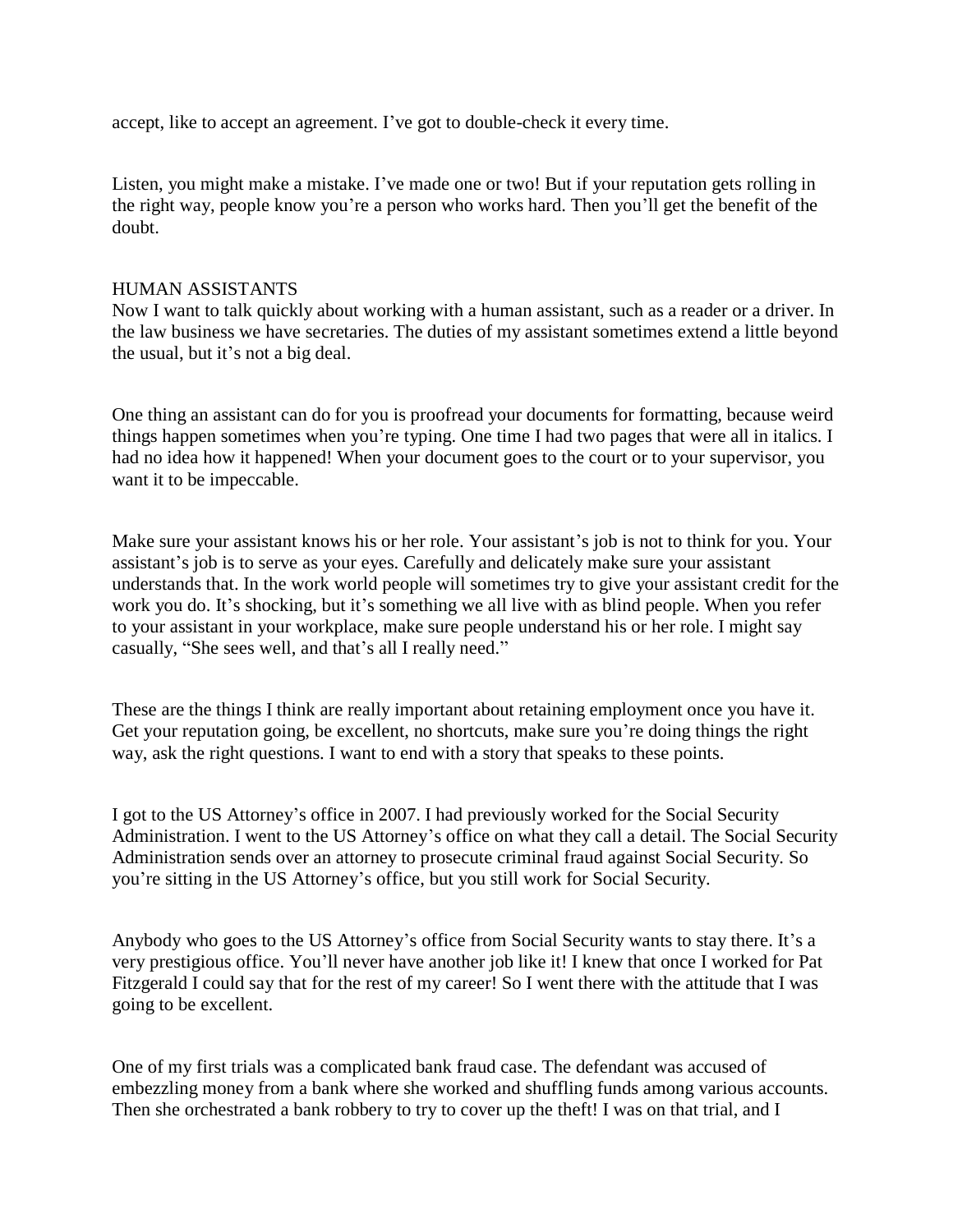actually put the bank witness on the stand. It was hugely complicated! There were rows and rows of debits and credits, numbers all over the place! I had to explain it during my direct testimony, and then I had to explain it at closing. My closing argument was not as good as I would have liked it to be, but I had those numbers down pat! I was able to explain everything to the jury. I showed them where those debits went and how this woman set up the bank robbery so she could pretend the money had been stolen.

The judge in that case was a former prosecutor from our office. She saw all the work I'd done. I didn't take any shortcuts. She saw that.

At the end of my two years, when my detail was nearly over, I wrote Pat Fitzgerald a letter. I said I wanted to stay on and become an assistant United States attorney. Pat Fitzgerald said, "You've done good work here. Let me go back and do my due diligence, and I'll let you know the decision of the office."

Later he came back and said, "We'd like to have you stay on. You're an addition to the office." Then I went next-door to Lisa. I said, "Wow! I've got some good news! I'm actually staying on!" And she said, "I know. I'm on the hiring committee." So all that time I was working and asking questions, she was assessing me. And, because the judge on that bank embezzlement trial was a former prosecutor in the office, and because she randomly happened to be assigned to a few of my cases, it would not have been unusual for her to share her impressions with the office. I feel pretty certain that, if she did so, she had favorable things to say.

That's the point of the story. You never know who you're talking to. It's important to remember that. Be excellent, and get your reputation going in the right way. It will lead you to success in the workplace.

\*\*\*

## **WALKING THE RUNWAY** by Mary Lou Grunwald

I enjoy shopping, and one of my favorite stores is Talbot's out at the Old Orchard Shopping Mall. Going out there is a good travel experience. I take a couple of buses to get there, and I have the chance to do quite a bit of walking.

I really like the clothing selection at Talbot's, and as a vendor myself I appreciate that they know how to display their merchandise. Sometimes they ask customers to model outfits in the store, and I overheard the salespeople talking about it. I went to a couple of their fashion shows to find out what was involved, and I thought, Hey, I could do this! I'd always thought I'd like to do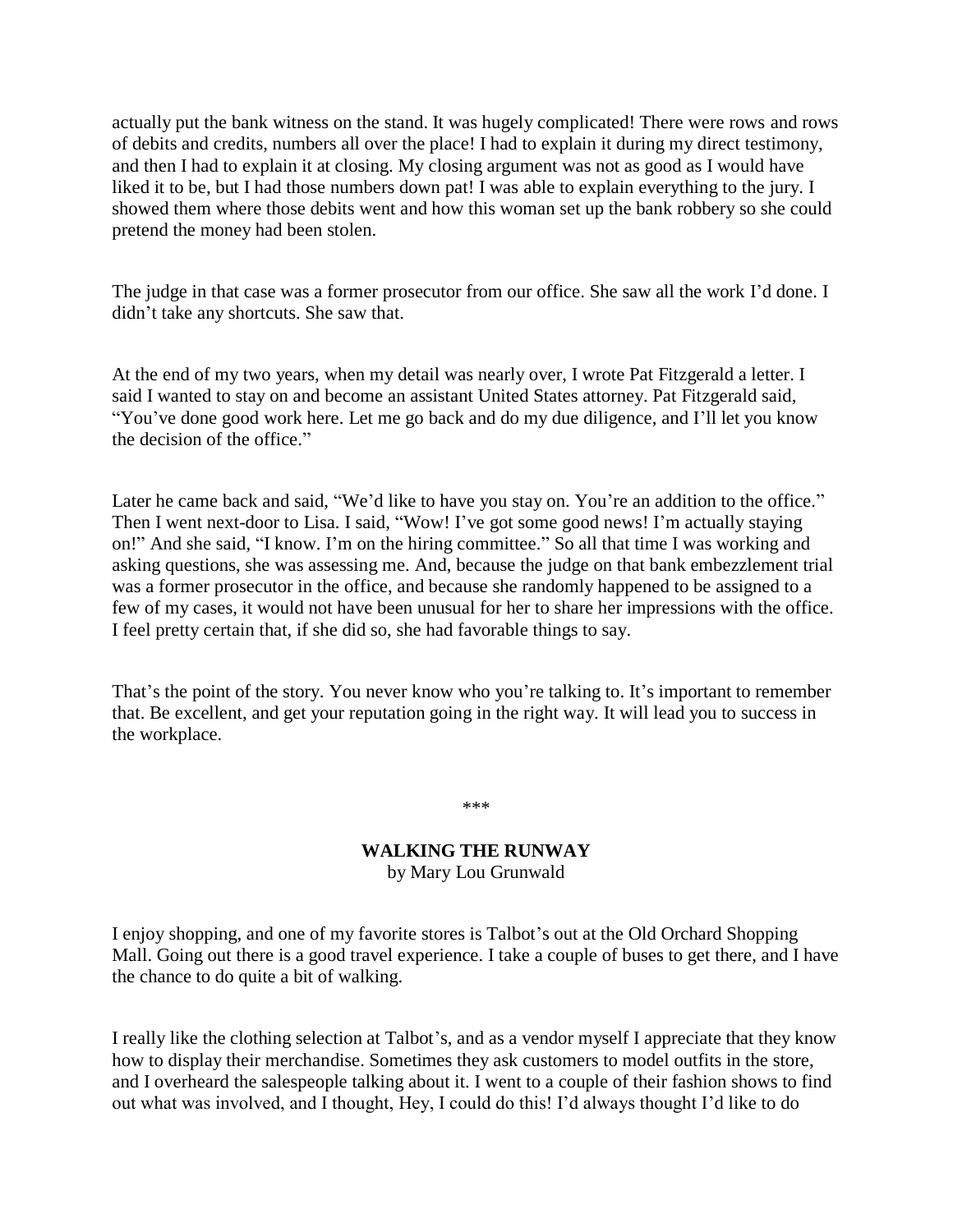some modeling, and this might be my chance.

First I laid some groundwork. I'd visit the store wearing really nice outfits to get the salespeople's attention. Finally I got up my courage and told one of the stylists that I would like to model clothes in the store. She looked startled at first, but then she thought about it, and she said, "Well, you're an active boomer, and that's the image we want to promote. Let's think about it."

About a month later the stylist gave me a call. We talked for a little while, and she asked, "Do you really think you can do this?" I knew that was a blindness-related question, even though she didn't ask it directly. I told her I had attended some of their fashion shows, and I was sure there wouldn't be any problem. She said I seem to shop in the store a lot, and I commented that my credit card isn't too happy about that!

At first when I considered the idea of modeling, I was just thinking about myself. But as I talked to the stylist, I realized this could be a chance to educate people about blindness and maybe open up opportunities for other people. I told the stylist I wanted to use my long white cane as I walked down the runway.

She really hesitated about that. She wanted to give it a lot of thought. Actually I was pretty sure I could walk down the runway without my cane. The lighting was good, and I was pretty sure I could maneuver just using my residual vision. But my cane is part of who I am. It's because of my cane that I can travel out to places like Old Orchard. So I felt that it was important for me to use my cane in the show.

We left the decision up in the air. Finally they called me back and said I could use my cane as long as I didn't stick it out too far. They didn't want me to distract from the merchandise! I reassured them about that, and they said they would schedule me to model.

You never know how these things are going to go, so I didn't tell many people what I was going to do. I thought I better just keep it quiet till I knew how it turned out.

I modeled two outfits in the spring show in April. One was business casual, and the other one was a sporty boomer-on-the-go outfit. The next day someone from the store called to tell me they had received several calls from customers who said they enjoyed seeing me. They said they really liked the way I presented the merchandise, and they appreciated that I smiled and seemed to be having a good time. I was thrilled! The callers didn't even mention that I'm blind!

After the spring show I told our state president, Denise Avant, what I had done, and she was very excited. She encouraged me to share my experience with our community. This really is an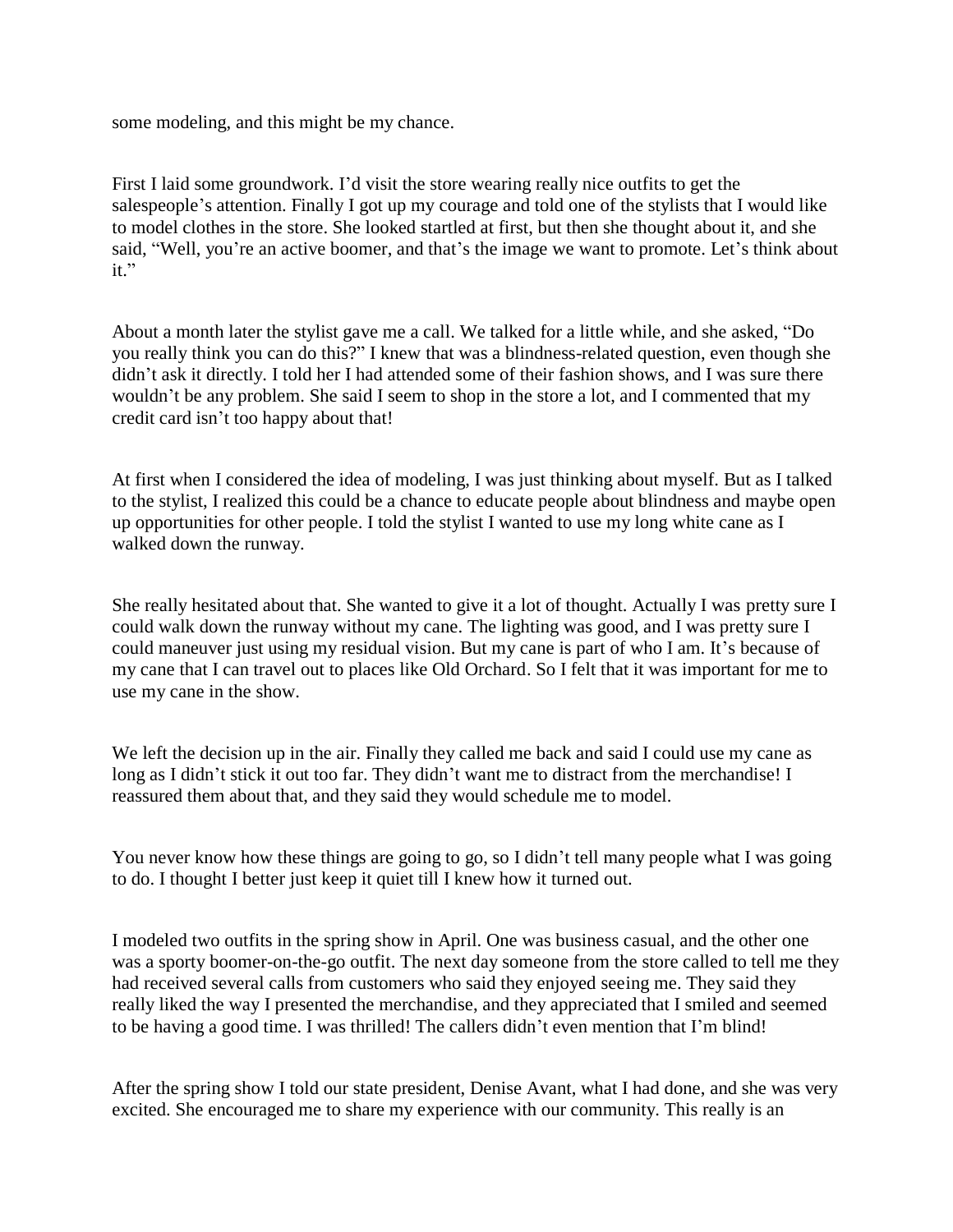example of following a dream I've had for a long time. I want all blind people, especially our young people, to realize the possibility of doing things they might not believe they can do. Modeling, dancing, acting—all of those things are possible for us, just as they are for anybody else. You've always got to be open to new things. You never can predict what's going to happen in life!

I'm going to model in another show at Talbot's in the fall. This time I plan to let everybody know ahead of time. I hope lots of my friends in the NFB will come to see me and cheer me on! We can live the lives we want!

\*\*\*

#### **GOING BACK TO WORK** by Kira O'Bradovich

I moved back to Chicago in the summer of 2018. I was back in the Humboldt Park neighborhood, and my former roommate lived just around the corner. But it may as well have been a different world. After two-and-a-half years living at home with my parents in Omaha and working part-time between eye surgeries and recoveries, I was ready for independence and, I hoped, for full-time employment.

A child of the lost generation, I was fully prepared to take whatever position I could find. However, now that I had a visual impairment, applying for positions was a brand-new experience. At the beginning I stuck to the nonprofit sector. My rationale was twofold. My education and past work experience were primarily in this sector, and I hoped that those in the nonprofit world would be more receptive than others and more understanding of the accommodations I might need. In addition, I focused on positions that required less experience and education than I actually had. I assumed that employers would believe I needed a less challenging position, and I set my sights low, hoping to improve my chance of being hired.

As the months passed and dozens of applications proved fruitless, I went through the arduous process of navigating the Social Security system. I decided it was time to reach out to others in my situation. Finding the Chicago Chapter of the National Federation of the Blind and attending young-adult support group meetings at Blind Services Association gave me more than a social and therapeutic resource. My concept of what my disability meant for my future expanded. I met blind people who lived incredibly full, completely normal lives, and through them I found hope and confidence. I realized that my own ableism kept me from recognizing that I was still the same person I'd always been.

I decided I could and should apply for positions that I actually wanted. I began to seek challenging jobs that fit or even exceeded my education and skill set. Thanks to my former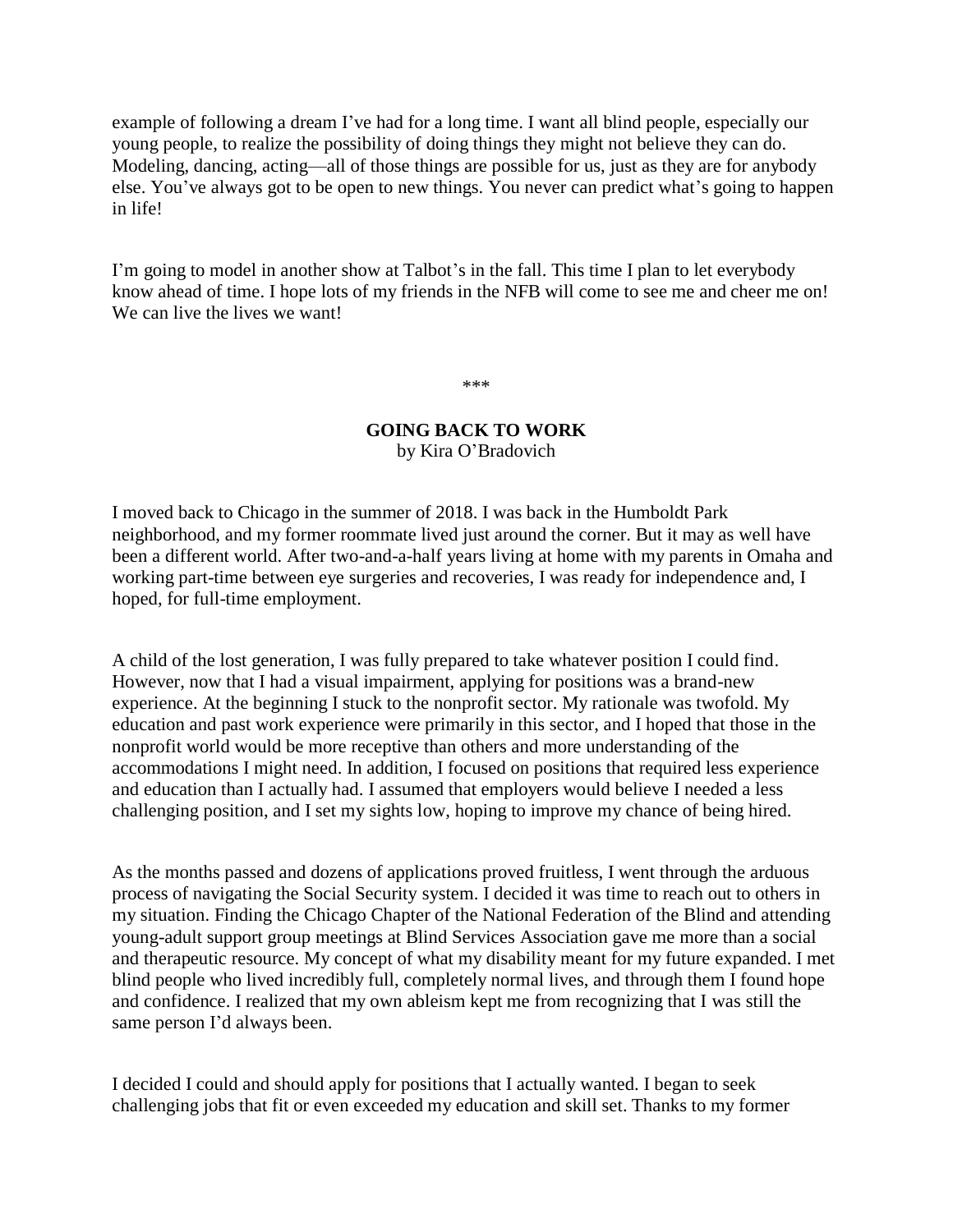roommate, I learned about an opening with a federal government bureau here in Chicago. I discovered that, if I were hired, under federal law I could not be fired based upon my disability, and I could expect reasonable accommodations to be made—at least in theory. Equipped with this knowledge, I felt far more confident when I received a call for a phone interview. That interview led to my current position.

Of course, being hired was only half the battle. When I arrived on my first day, I discovered that I was the only person in my department who did not own a car. In fact, I was the only person who was unable to drive. My position required frequent travel to conduct meetings on behalf of my bureau. However, since the travel would be in Chicago and the nearby suburbs, I was confident that I could use public transit to get where I needed to go. My coordinator was not so sure. He could not conceive that any amount of accessibility would allow me to meet the demands of the position. Fortunately, his superior and others within the office were willing to work around my transit limitations. As I began to prove my usefulness and my abilities on the job, my coordinator started to recognize his error.

The largest battle I fought was outside my direct office, and it involved obtaining reasonable accommodations with technology. The first step was simple. I filled out a form and was contacted almost immediately by a wonderful specialist. She explained what she had to have from me to prove my needs, and she told me what they could offer. After sending her a document containing my diagnosis, I was approved for accommodations.

From that point on, the specialist had to work with a company to establish my need for specific aids that would make my position accessible. This became an ongoing issue. For instance, I'd been issued a projector for meetings, and the assumption was made that I could use it as a substitute for the larger monitor I needed in order to see the tiny laptop screen. As one sighted employee explained, their understanding of blindness was, "the letters just need to be really, really big." Supervisors kept telling me that the installation of Zoomtext on a government laptop was too complicated for security reasons. This was of course untrue, because people all over the United States work for the government using Zoomtext and many other programs on their computers. The reasonable accommodations specialist, fully aware of this fact, worked diligently on my behalf for the next four months until Zoomtext was finally installed and my large monitor arrived.

As in so many scenarios, those of us with disabilities must be constant advocates for ourselves and for others. I know that many have gone before me into these battles to find employment and gain accessibility in the workplace. My hope remains that these firsts for my organization will become steps on a more accessible and inclusive path for those who will follow. A number of pieces had to fall into place to create this opportunity for me, and it took no small effort for me to have my accommodations needs met. However, I believe that living with disabilities endows us with a level of self-confidence and resourcefulness that can serve to strengthen our search for productive and meaningful employment.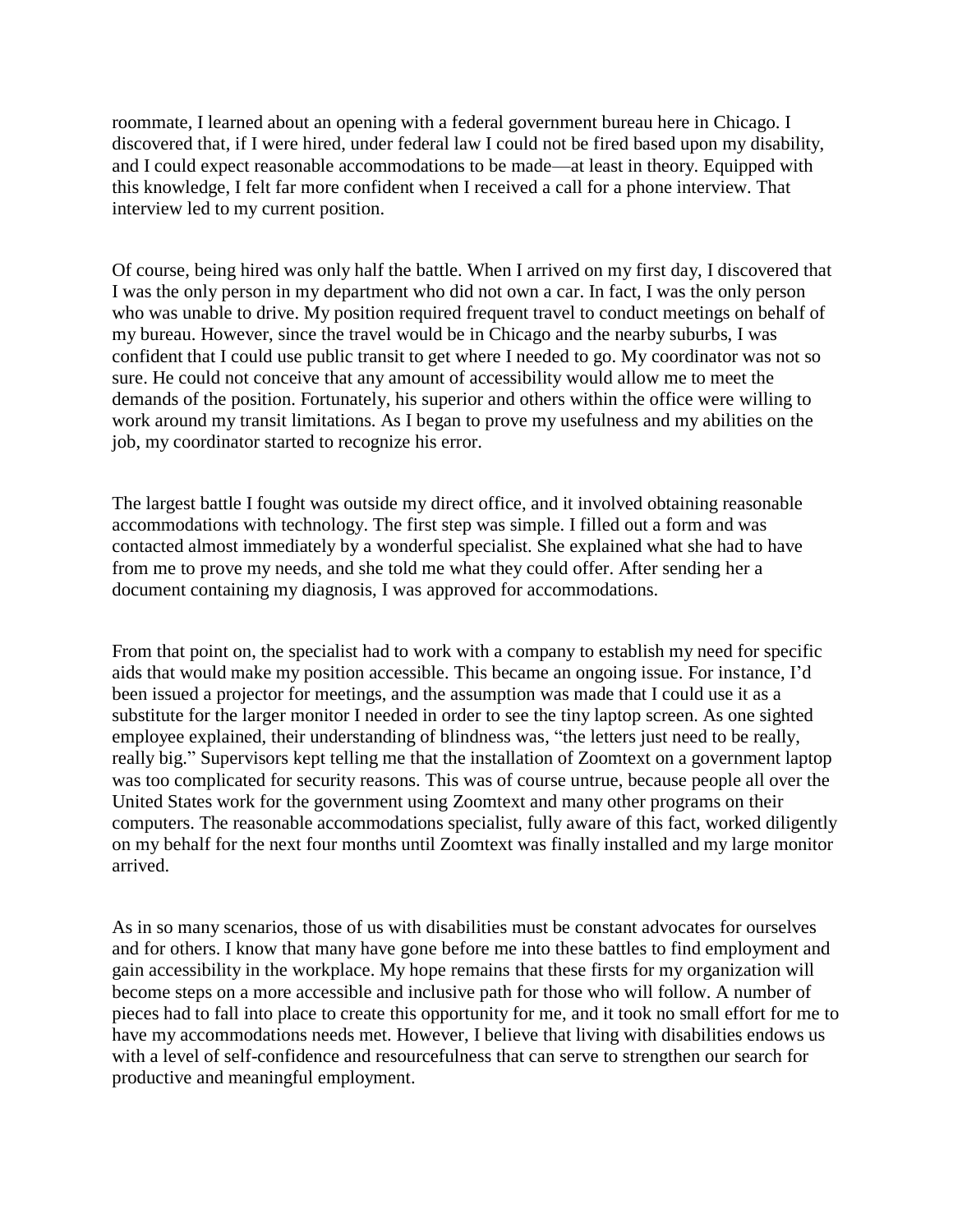# **HOW I BECAME A SUBSTITUTE TEACHER** by Robert Hansen

I had never considered anything like substitute teaching before. As a matter of fact, I did not even know it was a possibility for me. I had heard of people substituting, but I was unsure how the hiring process worked. I thought I would need an actual teaching degree. Once I filled out the paperwork and followed the procedures, the wheels were set in motion.

I had been struggling for a few years to find my niche in life after finishing a long overdue bachelor's degree. I earned my degree from Northeastern Illinois University (NEIU) in their Non-Traditional Degree Program. They serve older students who have years of work and life experience. I did all of the coursework in the social sciences, which led me to think I would get involved in social justice movements and change the world. However, I became tired of this and moved on.

At Northeastern I built up a number of years working in student media at the student-run radio station, and I thought I could pursue a career in broadcasting. After submitting a number of résumés and auditions and getting rejections, I decided to move on. I gave up for a couple of years and did nothing for a while.

My woman friend had been working for the Evanston Public Schools, first as a lunchroom/playground supervisor and then as a teacher's assistant. She mentioned to me that she spoke with a couple of substitute teachers who worked full-time up there. She directed me to the website with the forms to fill out so I could get a license from the State of Illinois to become a sub.

At first I was hesitant and did not believe her. I thought she was kidding me. It could not be that easy! But I found myself going to the website and filling out the online application. I paid the necessary application fees and submitted a copy of my official transcript from NEIU. Within three days I had been approved for a license!

The next step was to register my license with a district. I wanted the district that paid the best per day. I also wanted to be able to get to places easily, so I chose the Chicago Public Schools.

A big factor in my success with the job is using a number of blindness and low-vision techniques. I often work in several different schools within a week, and I do not have time to familiarize myself with each location in advance. Everything I do is on the fly. It has to be that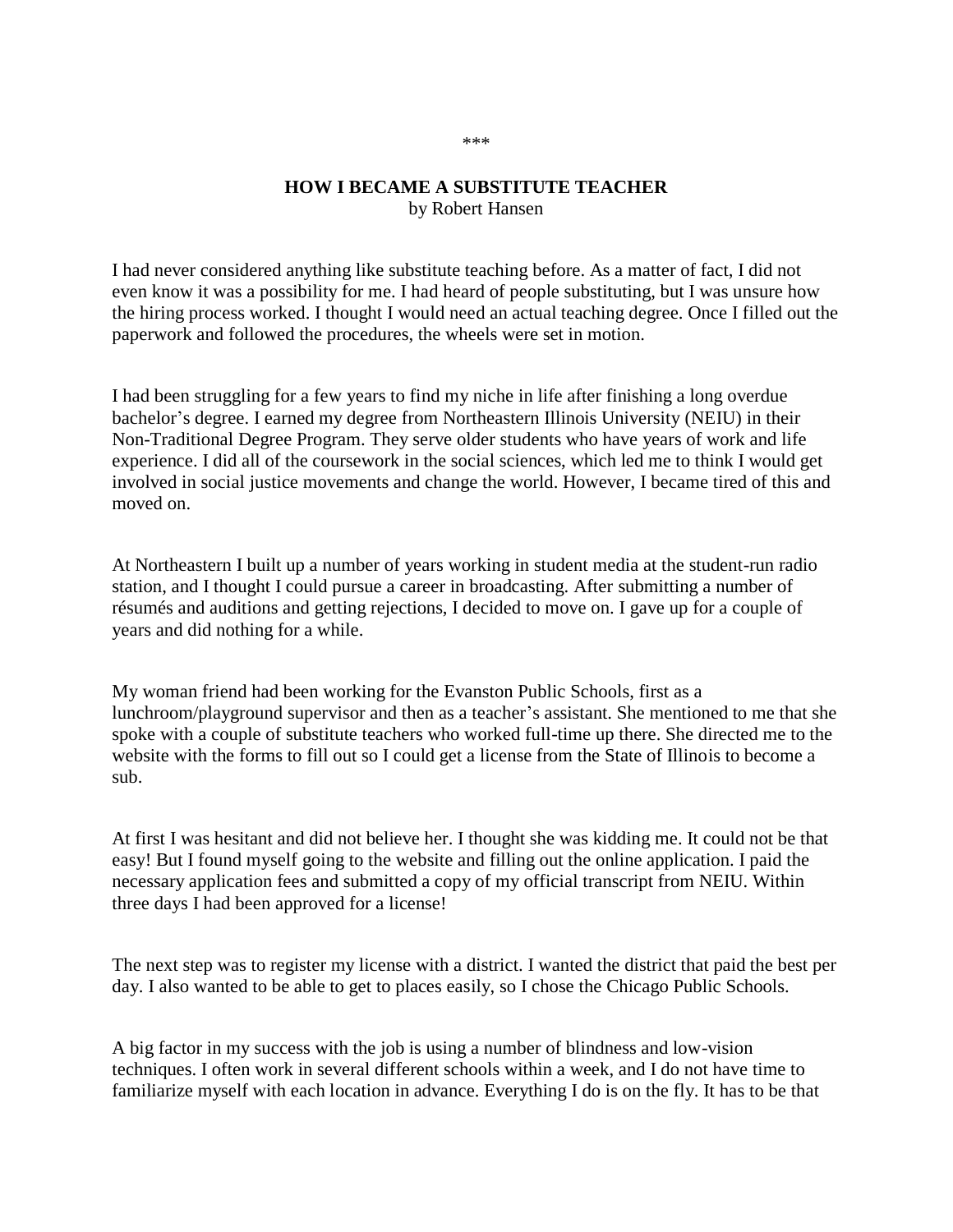way. I ask questions of people who work at each location. First I ask where the main office is. I swipe in each morning and swipe out each time I leave for the day. The time clock is not accessible. My welcome packet contained diagrams and descriptions of the time clock and its functions.

Someone from the main office often shows me where the room I will be working in is located. I am sure they do this for other subs as well, and I don't mind their help at all. It's a little like boarding an airplane; I familiarize myself with the features of the room where I will be working, including rosters and emergency folders. Arriving ahead of time allows me to look over the lesson plans for the day. I use the KNFB Reader and other apps as well as a portable CCTV. I have to move quickly, because when the bell rings, it's show time!

\*\*\*

#### **IN MEMORIAM**

#### Joseph and Mary Monti

In June 2019 the NFB of Illinois lost two longstanding members, Joseph and Mary Monti. Joe Monti died on June 8 at the age of eighty-one. Mary Monti, age seventy-six, died on June 16. Joe and Mary had been married for fifty-seven years.

Joe Monti earned a Bachelor's Degree in Physics at the Illinois Institute of Technology and a Master's in Education at DePaul University. For thirty-four years he taught high school science and math at the LaSalle Institute in Chicago, where he also coached the chess team.

In his late teens Joe began to experience vision loss due to retinitis pigmentosa. He became an active member of the NFB Chicago Chapter in the 1990s. He served on the boards of the Chicago Chapter and the Illinois affiliate. For several years Joe coordinated a successful NFBI fundraiser through the Manna Gift Certificates program. He also organized the Wonton o' Fun, an annual Chinese dinner fundraiser, for the Chicago Chapter.

Mary M. Monti trained in ballet and danced professionally with the Illinois Ballet Company in the late 1950s and early 1960s. She taught dance in Evanston and opened her own dance studio in Cicero in the early 1970s. After the death of the Monti's' young daughter, Amy, Mary returned to school to become a nurse. She worked as a pediatric nurse for more than twenty years at Loretto Hospital, the University of Illinois Pediatrics Clinic, and La Rabida Children's Hospital, all in Chicago.

The Monti's loved to attend operas and orchestra concerts, and Joe was an accomplished pianist.